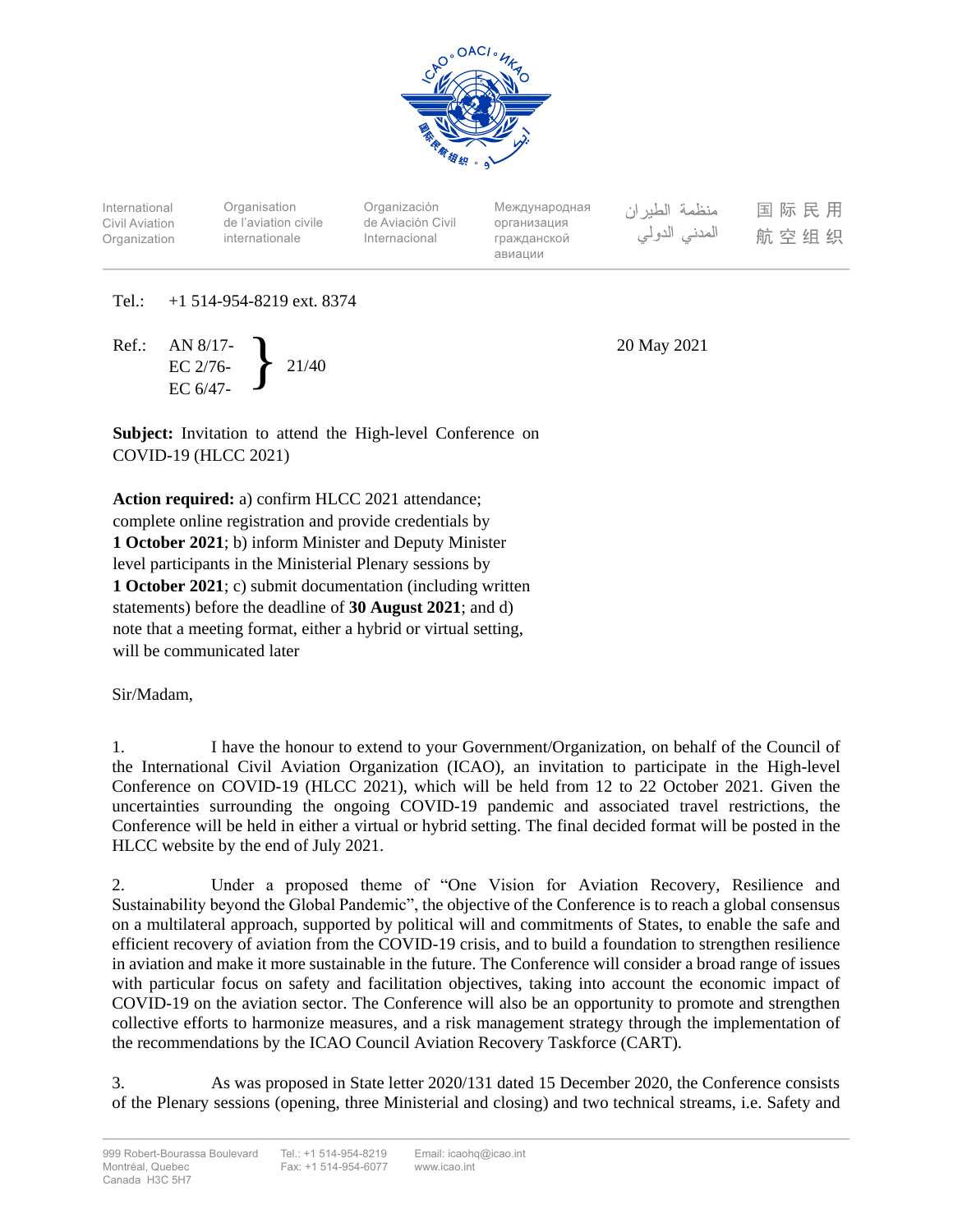Facilitation. The agendas for the Plenary, Safety Stream and Facilitation Stream, as approved by the Council, are presented in **Attachments A, B and C**, respectively.

4. The Conference is expected to agree on the following deliverables: a) Chairperson's Summary, which provides an overview of the decisions at Ministerial Plenary (round tables I and II on 12 and 13 October 2021); b) reports containing conclusions and recommendations by the Safety and Facilitation Streams within the scope of their respective agendas; and c) Declaration of the Conference, which will be adopted at the closing Ministerial Plenary on 22 October 2021.

5. The Conference will be open to all Member States. Attendance by senior officials in a decision-making capacity, accompanied by high-level technical advisors on aviation safety, security, facilitation, economic, financial and public health, is desirable to achieve the stated outcomes of the Conference. Representatives from non-Member States and international organizations, as invited by the Council, may participate in the meeting with observer status. Invitations to the three Ministerial Plenary sessions are directed at Transport and/or other Ministers, as well as heads of international organizations and industry organizations, whose participation is strongly encouraged.

6. The Conference will be conducted in Arabic, Chinese, English, French, Russian and Spanish. Following the best practices for virtual and hybrid meetings, a maximum of two three-hour meetings will be scheduled each day with a combination of staggered start times to accommodate different time zones of participants. Temporary, indicative timetables, which are presented in **Attachment D**, will be finalized once a decision is made by the Council on a format of the meeting, either hybrid or virtual.

7. Information on credentials, visas, registration and other arrangements are provided in **Attachment E**, while documentation arrangements, including basic rules regarding the submission of working papers, are shown in **Attachment F**. Working papers for the Safety and Facilitation Streams should be forwarded to the Secretariat via email to [HLCC-papers@icao.int](mailto:HLCC-papers@icao.int) no later than **30 August 2021**. Templates are available on the Conference website at [https://www.icao.int/Meetings/HLCC2021.](https://www.icao.int/Meetings/HLCC2021)

8. Please ensure that your delegations have registered on the Conference website at <https://www.icao.int/Meetings/HLCC2021> and that credential letters are sent to [hlcc@icao.int](mailto:hlcc@icao.int) by **1 October 2021**. Delegations whose Ministers and/or Deputy Ministers wish to attend the Ministerial Plenary sessions are requested to separately inform the Secretariat of their participation by **1 October 2021**.

Accept, Sir/Madam, the assurances of my highest consideration.

Fang Liu Secretary General

**Enclosures:**

- A Agenda for the Plenary
- B Agenda for the Safety Stream
- C Agenda for the Facilitation Stream
- D Tentative organizational plan
- $E$  Administrative arrangements
- F Documentation arrangements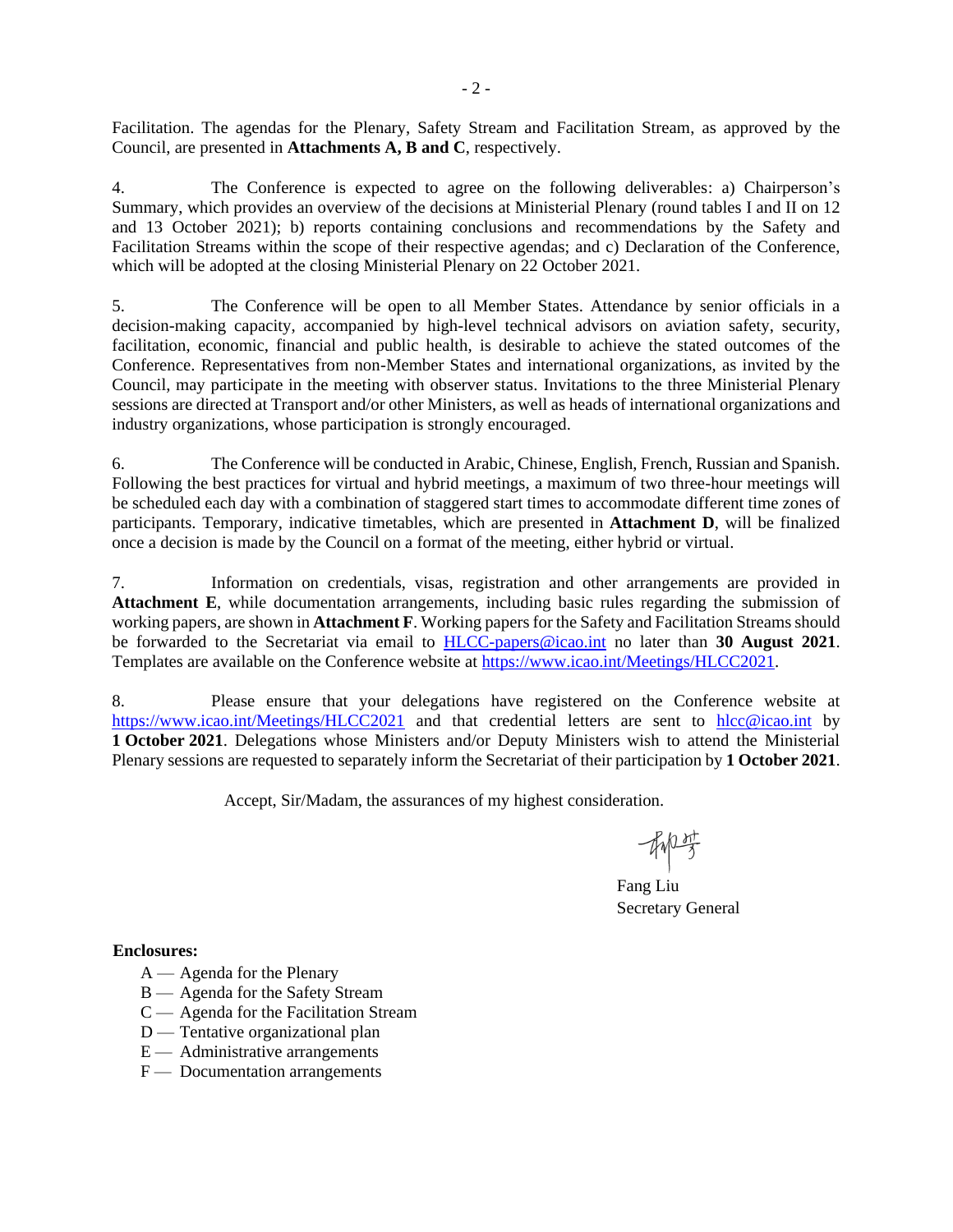## **ATTACHMENT A** to State letter 21/40

## **AGENDA**

## **OPENING AND MINISTERIAL PLENARY (12 October 2021)**

#### *Opening Plenary*

- Opening addresses
	- o President of the Council
	- o Minister from Host Country (Canada, TBC)
- Conference Formality
	- o Election of the Chairpersons and Vice-Chairpersons for Safety and Facilitation Streams
	- o Adoption of the agendas for Safety and Facilitation Streams
- Conference Overview
	- o Briefing on the implementation status and challenges of the recommendations by the Council Aviation Recovery Task Force (CART) (by Secretary General)
	- o Safety Stream (by President of the Air Navigation Commission)
	- o Facilitation Stream (by Chairperson of the Air Transport Committee)

\*\*\*

## *Ministerial Plenary (Round Table I)*

## *LEADING AVIATION RECOVERY*

The COVID-19 pandemic is not only a health crisis; it has caused immense economic and social distress throughout the globe. Aviation is one of the most heavily affected sectors, recording 2020 as the worst year in its history. The massive disruption to aviation activities and its financial viability has far-reaching impacts on crisis responses and wider economic recovery. Global supply chains, emergency and humanitarian responses and the swift vaccine distribution rely predominantly on air transport. Beyond that, aviation is a major economic enabler and catalyst, and many sectors depend on reliable and efficient air transport system to function. To overcome both the public health and economic devastation, States need to take appropriate actions in line with the ICAO CART recommendations to support financial viability of the industry and operations, to safely restore air connectivity, and to strengthen public confidence in air travel, thereby driving the recovery of economies.

## **Objectives**

Recalling aviation's contribution towards national, regional and global economies and development priorities, this Ministerial Plenary will explore approaches for States to enabling the safe and efficient recovery of civil aviation, including full resumption of travel, trade and global supply chains. Ministers, heads of international and regional organizations, as well as industry leaders will discuss national recovery priorities and expectations for international cooperation to cope with the economic fallout of the pandemic, to uphold the industry's financial viability and durability, to restore air connectivity, and to strengthen public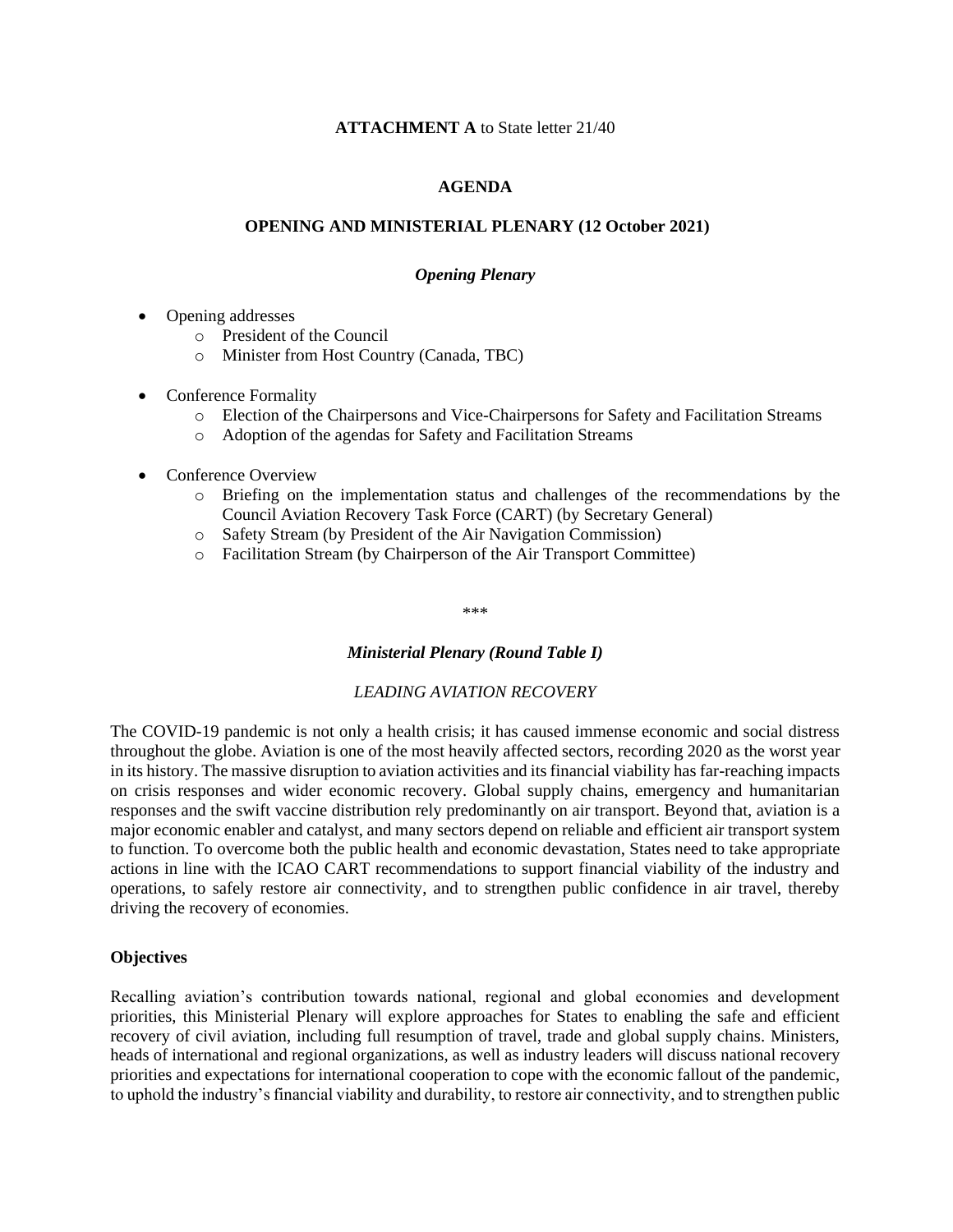confidence for air travel. At the end of the session, the Chairperson's Summary of the discussion and decisions by the participants will be issued to convey a strong "message" to international communities and world economies.

## **Elements and Topics**

- a) Opening remarks (by President of the Council)
- b) Keynote addresses (by three Ministers representing three different regions)
- c) Elaboration of the topics and explanation of round-table format (by Secretary General)
- d) Review of economic impact, outlook and forecasts (by Secretariat)
- e) Interactive discussion on leading aviation recovery

The discussion will be guided by the following set of questions:

## *General*

- How has ICAO CART recommendations and guidance supported the effort of States and industry in the safe, efficient restart and recovery of aviation throughout the pandemic, and what emerging challenges will need to be addressed globally?
- Which measures can be taken by authorities responsible for civil aviation in coordination with public health authorities and the industry to strengthen public confidence in air travel and to facilitate mutual and global recognition to ease movement of people?

## *Economic and financial aspect*

- What criteria can the government use to prioritize financial and other resources for civil aviation recovery and durability, taking into account the competing and/or conflicting priorities?
- What kind of financial or regulatory support measures, as well as international frameworks, are most appropriate to help the industry recovery and to restore air connectivity?
- In providing support for the industry recovery, what is the best course of actions that the government can take to minimize market distortion and maintain consistency with international obligations under air services agreements, while enhancing durability?

## *Risk management*

- How can the government ensure the effectiveness of its oversight capability and the sufficiency of its oversight capacity when facing limited funding and under-recovery resulting from low traffic levels?
- What kind of regulatory actions are required to safely resume operations including bringing air crew, fleet and equipment back to services after inactive for prolonged periods?
- In planning a national risk management strategy, how can the government address trade-offs and take an appropriate balance between reducing the need for public health risk mitigation measures and reactivating economic activities including air travel?
- f) Inputs and suggestions to the Declaration to set the scene for the technical streams
- g) Chairperson's summary on leading aviation recovery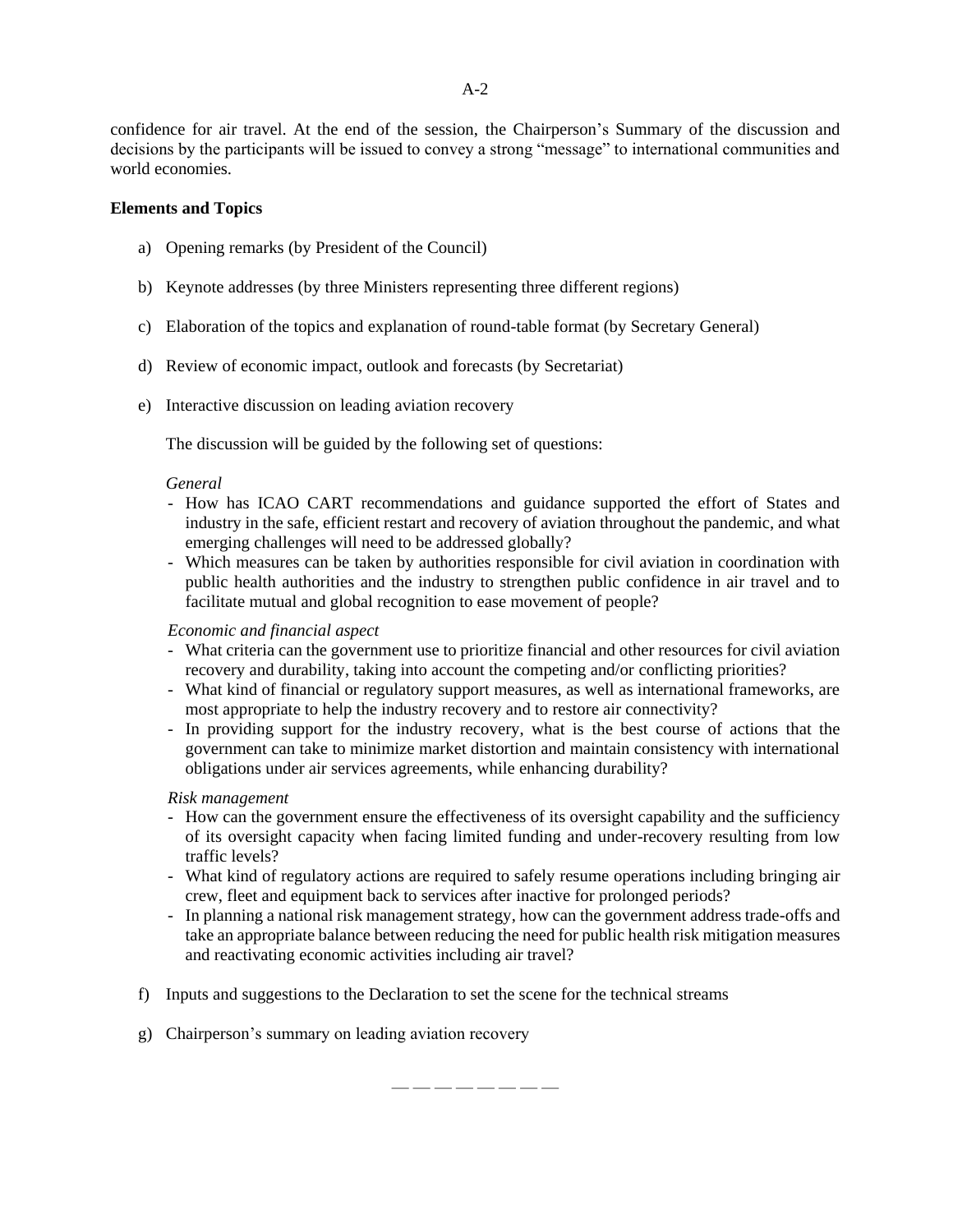#### **MINISTERIAL PLENARY (13 October 2021)**

## *Ministerial Plenary (Round Table II):*

## *BUILDING RESILIENCE AND SUSTAINABILITY*

In time, the COVID-19 pandemic will recede; however, its profound impact has already reshaped economies and society, propelling the aviation industry towards re-thinking their operations and business models. States' regulatory role and function cannot be an exception as the aviation system is standing on the doorstep of rapid transformation. Acting upon the lessons learned from the pandemic and evaluating these transitions, it is important for States and ICAO to prepare a proper post-COVID-19 response, i.e. improve risk management and crisis preparedness, enhance sustainability of aviation and enable smarter operations including digitalization. Achieving a more sustainable and resilient aviation will also require intra- and cross-sectoral cooperation and alignment while accounting for the sovereignty and authority of States and their varying capacities to meet operational, technological and regulatory requirements.

#### **Objectives**

Focusing on the emerging fundamental shifts in the aviation and other sectors, this Ministerial Plenary will look beyond the COVID-19 pandemic and explore policy responses and strategic directions towards building a more resilient international civil aviation system than before. Ministers, heads of international and regional organizations, as well as industry leaders will exchange ideas and thoughts on policy requirements for aviation to adapt different trends arising from the current crisis (such as growing attention to health and hygiene standards throughout the travel processes), and collectively identify long-term approaches that can reduce its vulnerability and increase its resilience while promoting sustainability. At the end of the session, a Chairperson's Summary of the discussion and decisions by the participants will be issued to convey a strong "message" to international communities and world economies.

#### **Elements and Topics**

- a) Opening remarks with summary of Ministerial Plenary I (by President of the Council)
- b) Keynote addresses (by three Ministers representing three different regions)
- c) Elaboration of the topics and explanation of round-table format (by Secretary General)
- d) Interactive discussion on building resilience and sustainability

The discussion will be guided by the following set of questions:

#### *General*

- How has the COVID-19 pandemic changed and how likely is it perceived to further transform global aviation in response to the changing consumer behaviours and economy?
- What strategies can be taken to attract and retain talented professionals in response to the ongoing change of economies, operations and business models, and for the sustainable growth of the aviation sector?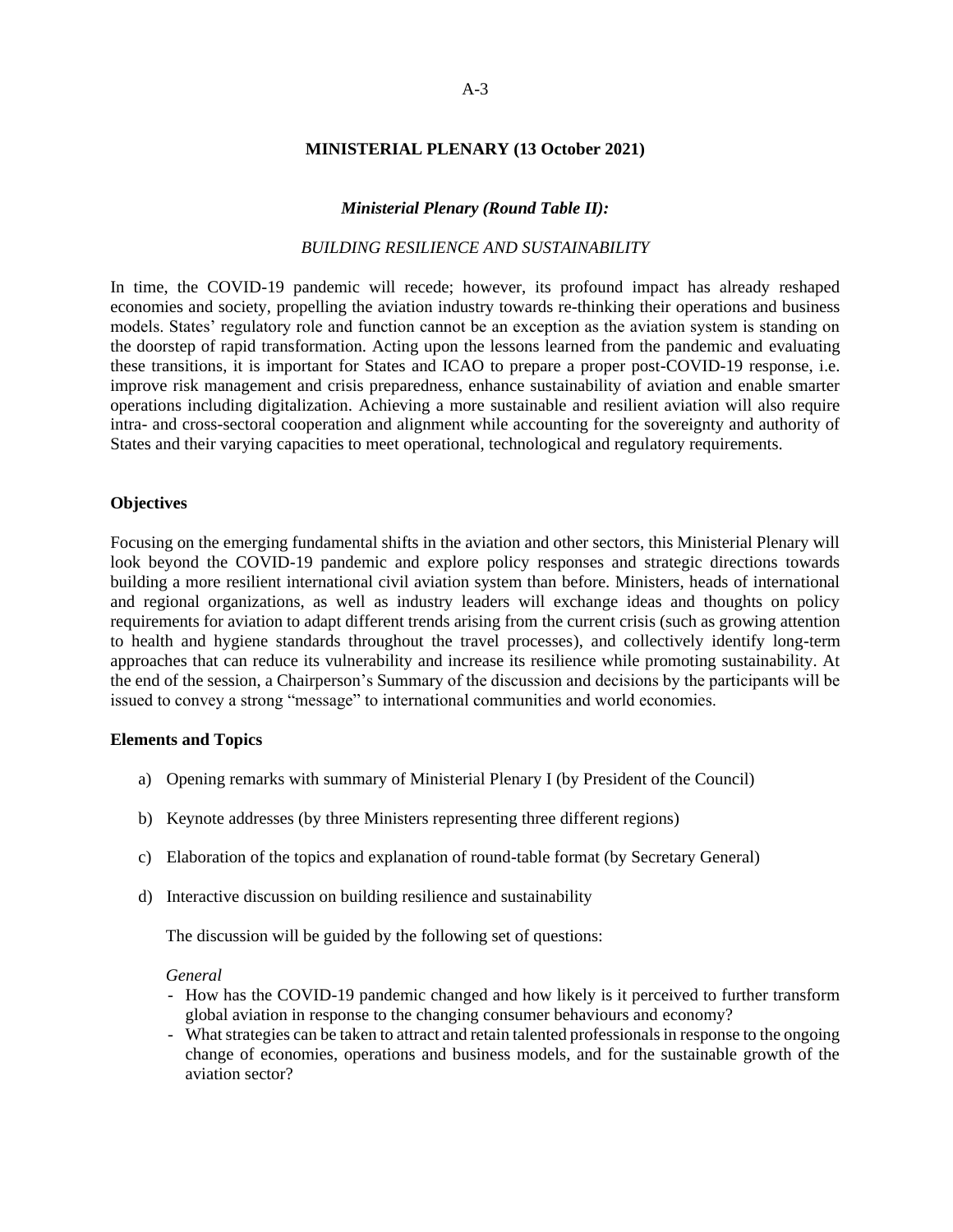### *Policy responses*

- What will be the priority of State governments and ICAO, including those relating to safety and national security, to make civil aviation more resilient in responding to future outbreaks and ever-changing business environment without creating economic burdens?
- In building a more resilient international civil aviation system, how can the government boost the sector's sustainability performance or sustainable renewal in all of its aspects – social, economic and environmental?
- What kind of role can the government play in leveraging the use of digitalization and innovation as an enabling technology force for building resilience while taking into account the need to also accommodate traditional technologies so that no country is left behind?
- How can the government increase consistency and integrity of aviation-specific regulatory processes and governance more streamlined and agile responses to future such events, including flight restrictions, crew treatment measures, passenger testing and vaccination requirements, travel health data exchange, and other emergency response?

#### *International framework and arrangements*

- How could the civil aviation framework foster more prompt and coordinated crisis management at the global level, in keeping with the mission of ICAO and on the basis of collective responsibility?
- Building on lessons learned, what kind of new institutional arrangements should be set up and what type of cross-sectoral framework should be established to strengthen collaboration between ICAO, UN agencies and international organizations for prompt and coordinated responses to future crisis?
- e) Inputs and suggestions to the Declaration to set the scene for the technical streams

— — — — — — — —

f) Chairperson's summary

A-4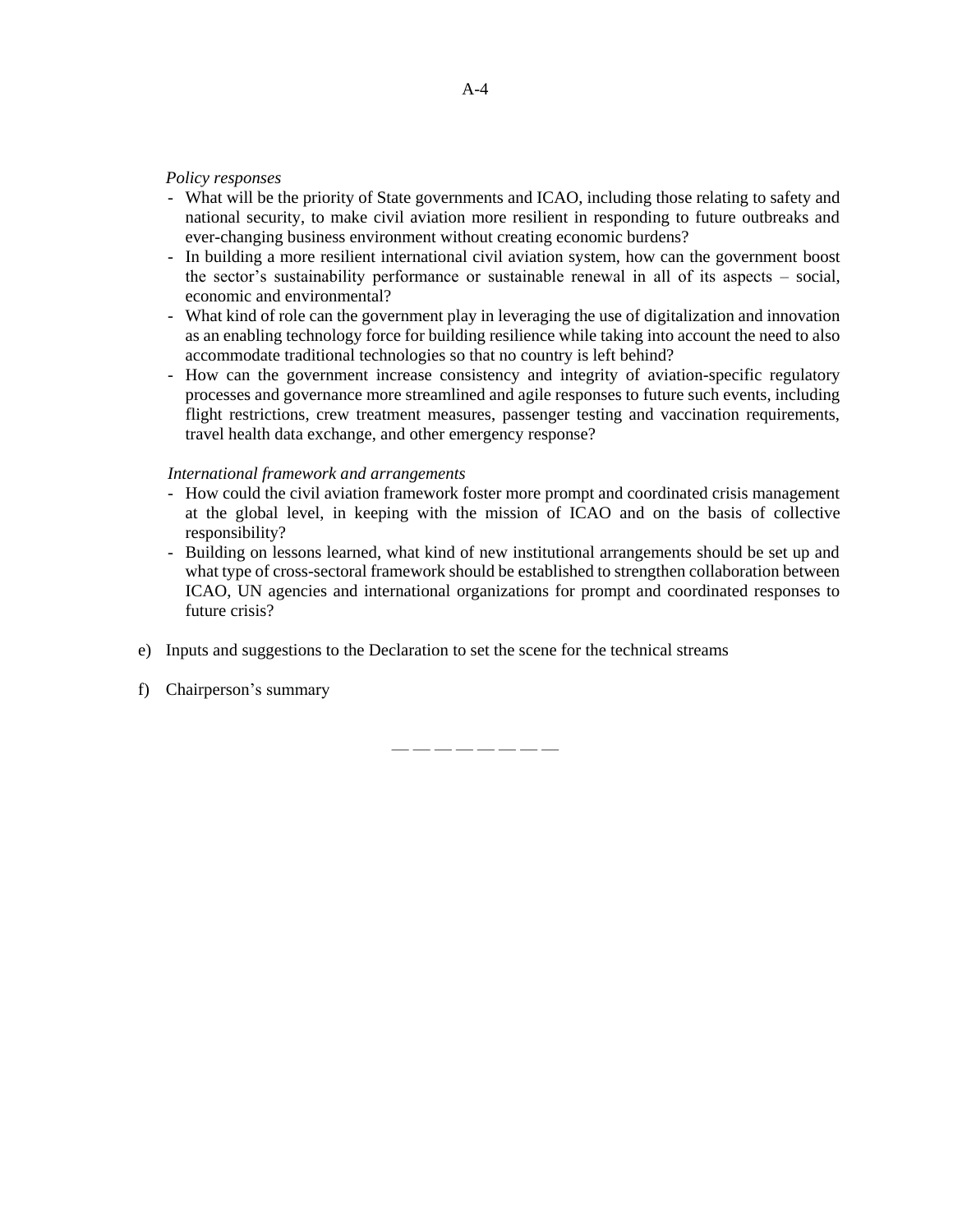# **CLOSING AND MINISTERIAL PLENARY (22 October 2021)**

## *Closing Plenary*

- Opening (by Chairpersons of the Safety and Facilitation Streams)
- Approval of Conclusions and Recommendations
	- o Conclusions and recommendations by the Safety Stream
	- o Conclusions and recommendations by the Facilitation Stream

\*\*\*

## *Ministerial Plenary (Closing)*

## *SHAPING POLITICAL RESPONSES TO COVID-19 CHALLENGES*

A global crisis calls for a globally-harmonized response. Collective engagement of States and industry serves as the main engine to navigate aviation through the course of recovery to resilience.

## **Objectives**

Building upon the Chair's Summary of the previous two thematic Ministerial Plenary Round Tables and the recommendations by the Safety and Facilitation Streams, the Ministerial Plenary (Closing) aims to set up firm commitments to confronting COVID-19 through effective multilateral actions to two pertinent subjects that require strong political support, i.e. a) enable the safe and efficient recovery of civil aviation, including full resumption of travel, trade and global supply chains; and b) build foundation to strengthen resilience in aviation and make it sustainable in the future. The Declaration will be issued to reinforce the recommendations by the Conference, strengthen multilateral cooperation, and elevate the priorities of aviation in the global, regional and national agendas.

## **Elements and Topics**

- a) Opening remarks (by President of the Council)
- b) Summary of outcomes of Ministerial Plenary Sessions I and II (by President of the Council)
- c) Summary of recommendations by the Safety and Facilitation Streams (by Chairpersons)
- d) Interactive discussion on the commitments to multilateral approach among Ministers
- e) Review and adoption of the Declaration
- f) Closing (serving also as closing of HLCC)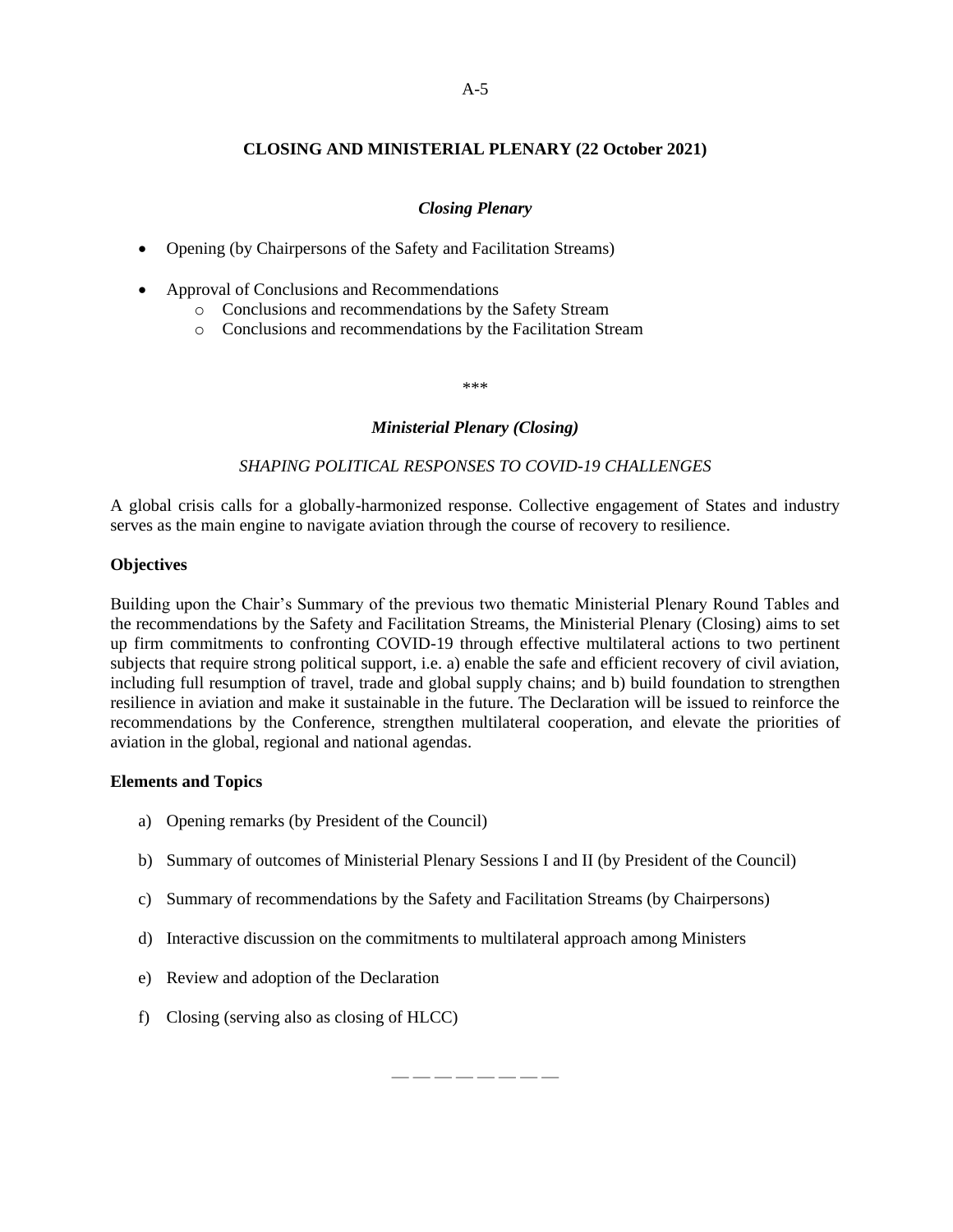## **NOTE ON FORMAT OF MINISTERIAL PLENARY (ROUND TABLE)**

- Ministerial-level participation is promoted and highly encouraged while the Sessions are open to all the participants. Heads of the international organizations and industry representatives will also be invited. A participation guide (including logistical note) will be disseminated in advance.
- The President of the Council will chair the Ministerial Plenary Sessions.
- To set the scene at the Ministerial Plenary Round Tables I and II, brief keynote addresses will be delivered by one Minister from each of the six ICAO regions. The rest will be recorded and broadcast in ICAO TV. There will be announcements or introductions to the pre-recorded Ministerial Statements.
- The Chairperson will manage the interactive discussion among participants, who will respond to specific questions listed in the agenda, and share their views and ideas based on their perspectives and experiences.
- Interventions will be organized in two ways reserved and spontaneous. Member States that wish to reserve a speaking slot for their Minister or Deputy Minister are required to submit their request in advance to the Secretariat. The details will be communicated to confirmed participants. Participants who wish to make an intervention without making a reservation in advance can signal to the Chairperson, who will call them after the reserved interventions are over and following the established protocol.
- At the last segment of the Ministerial Plenary (Closing), the Chairperson will guide the participants to review and reach a consensus, paragraph by paragraph. The Declaration shall be adopted by consensus or by acclamation.
- Further information will be communicated to the confirmed participants closer to the meeting.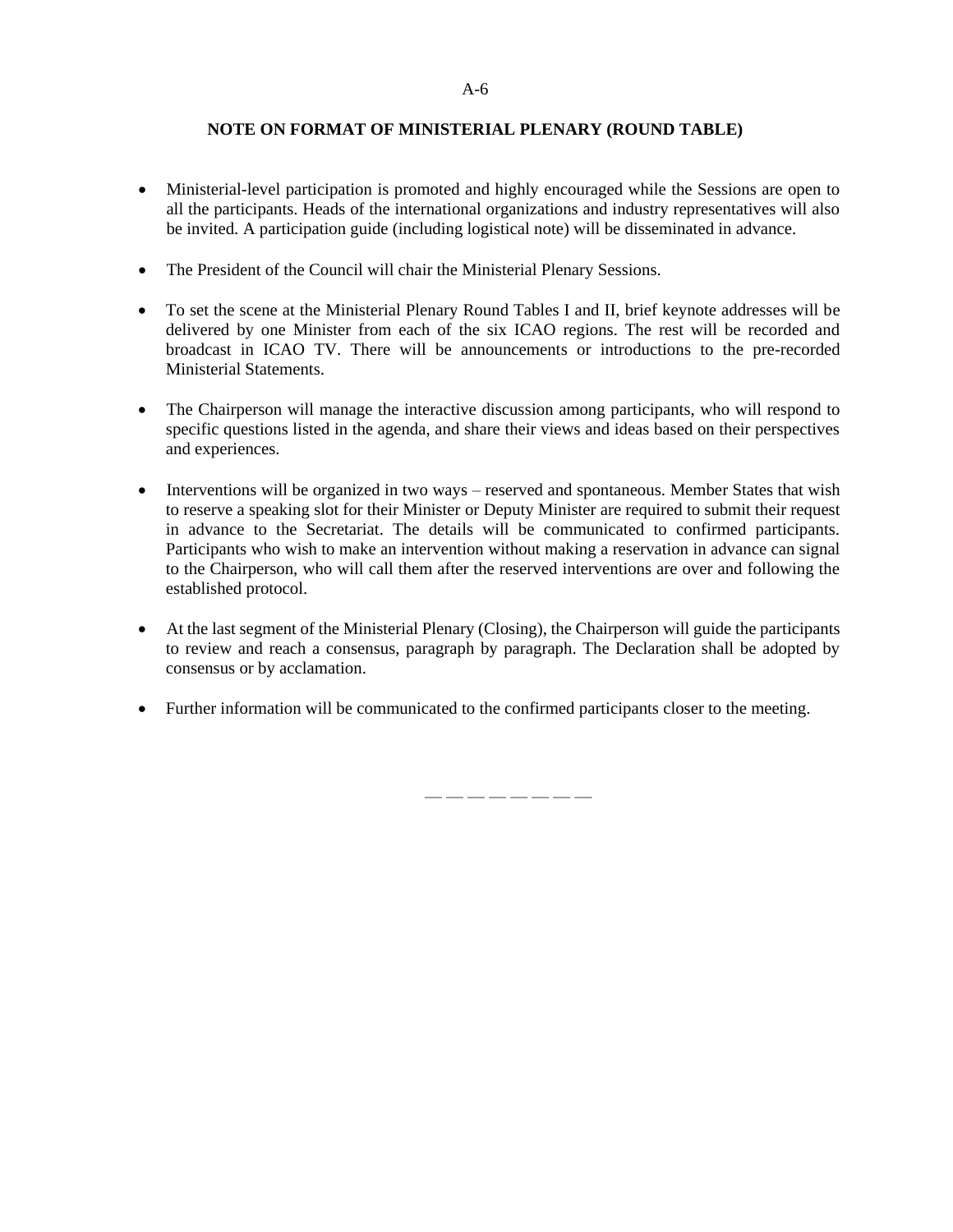## **ATTACHMENT B** to State letter 21/40

## **PROVISIONAL AGENDA FOR THE SAFETY STREAM**

#### **Background**

Aviation has always been a forward-looking industry that promotes global connectivity, stimulates development, innovation and entrepreneurship and continuously seek to enhance its safety and efficiency. Global aviation has been detrimentally affected by the coronavirus disease (COVID-19) pandemic. Considering the dramatic global economic and social impact that the crisis has engendered, the aviation system is standing on the doorstep of rapid transformation. Evaluation and understanding of these changes will serve to accurately position all aviation stakeholders to prepare a proper response.

In time, when aviation is ready to resume higher volumes of passenger air travel, it is important to ensure that the global aviation community continues to work together on strategic planning in managing aviation safety and responding to new challenges. As the evolution in aviation continues to progress, it is essential, inter alia, to enhance regulatory capacity, improve current processes and procedures to embrace changes in aviation. In this regard, during the Safety stream of the Conference, ICAO Member States, international organizations and other stakeholders will continue the dialogue aiming at improving international civil aviation safety.

#### **Agenda Item 1: Safety and operational measures related to the COVID-19 pandemic**

The global air transport has been detrimentally affected by the coronavirus disease (COVID-19) pandemic. The Conference will consider safety and operational challenges associated with the pandemic, the establishment of contingency arrangements by States, lessons learnt and how to plan for mitigating the effects of a similar occurrence in the future.

The Conference will be invited to put forward recommendations on planning and putting safety and operational mitigating measures in case of wide-scale disruptions.

## **Agenda Item 2: Strategy and policy**

- 2.1: Global Aviation Safety Plan (GASP), and implementation of regional and national aviation safety plans
- 2.2: Evolving regulatory capacity in aviation

Under this agenda item, the Conference will discuss evolving safety strategy and policy. The *Global Aviation Safety Plan* (GASP, Doc 10004) sets forth the global strategic direction for aviation safety. The GASP provides the framework in which regional, sub-regional and national implementation plans are developed and implemented, thus ensuring harmonization and coordination of efforts aimed at improving international civil aviation safety.

The Conference will also consider the evolution in aviation and how to enhance regulatory capacity, training approaches, current processes and procedures to ensure safe development of civil aviation in view of introduction of innovations, new technologies and concepts of operation, new business models and traffic growth.

The Conference will be invited to put forward recommendations on: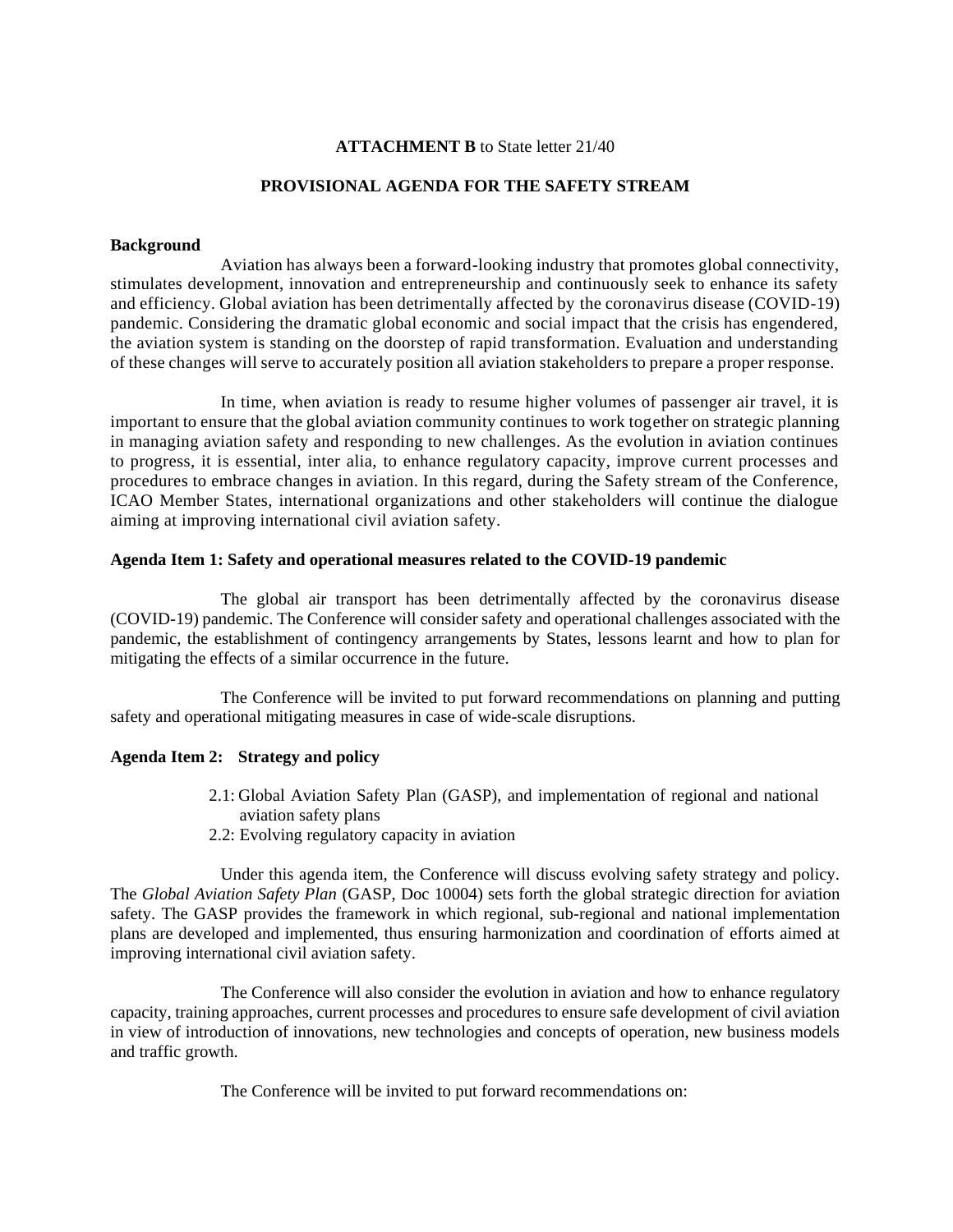- a) a global strategic direction for aviation safety including safety performance measurement;
- b) strategic planning in managing aviation safety and responding to new challenges at the national level; and
- c) how to enhance training and improve current processes and procedures (including licensing, certification, authorizations and approvals) to embrace rapid changes in aviation (such as those related to innovation and new concepts).

## **Agenda Item 3: Standardization**

- 3.1: Oversight and new approaches
- 3.2: Risk management
- 3.3: Ground handling

The Conference will consider a new concept of "cooperative" oversight. "Cooperative" oversight aims to address the growth of cross-border operations, new business models, operational and training approaches, and technological developments while ensuring that all Member States effectively fulfill their safety oversight functions and responsibilities.

Given the rapidly evolving aviation system, which becomes ever more complex and interconnected, the Conference will discuss new challenges associated with the evolution in aviation as well as those related to the transport of dangerous goods, risks generated by passengers, new types of aircraft and other new entrants. The Conference will consider the safety aspects as a precursor to developing procedures in response to the detection of an unauthorized unmanned aircraft, particularly in the vicinity of an aerodrome.

The Conference will also discuss ground handling which is of increasing importance to safety, regularity, efficiency and performance of airport operations.

The Conference will be invited to put forward recommendations on:

- a) how challenges and risks associated with the evolution in aviation can be effectively managed to minimize adverse consequences;
- b) how to ensure safety and efficiency in ground handling; and
- c) how to ensure effective "cooperative" oversight while ensuring that all Member States will be able to effectively fulfil their safety oversight functions and responsibilities.

## **Agenda Item 4: Implementation and support**

ICAO and Member States need to find ways to adapt to the rapid pace of evolution in aviation and the ever-increasing needs of the global aviation community. Expanding existing partnerships and a proactive engagement with industry will be essential. Regional collaboration has proven to be beneficial for improving global aviation safety through regional safety oversight organizations (RSOOs), cooperative development of operational safety and continuing airworthiness programmes (COSCAPs) and regional accident and incident investigation organizations (RAIOs). With the launch of the Global Aviation Safety Oversight System (GASOS), ICAO is working to further enhance and strengthen these regional mechanisms by assessing their capability to perform specific functions and activities requested by their Member States. The Conference will provide a forum for discussion on how to enhance regional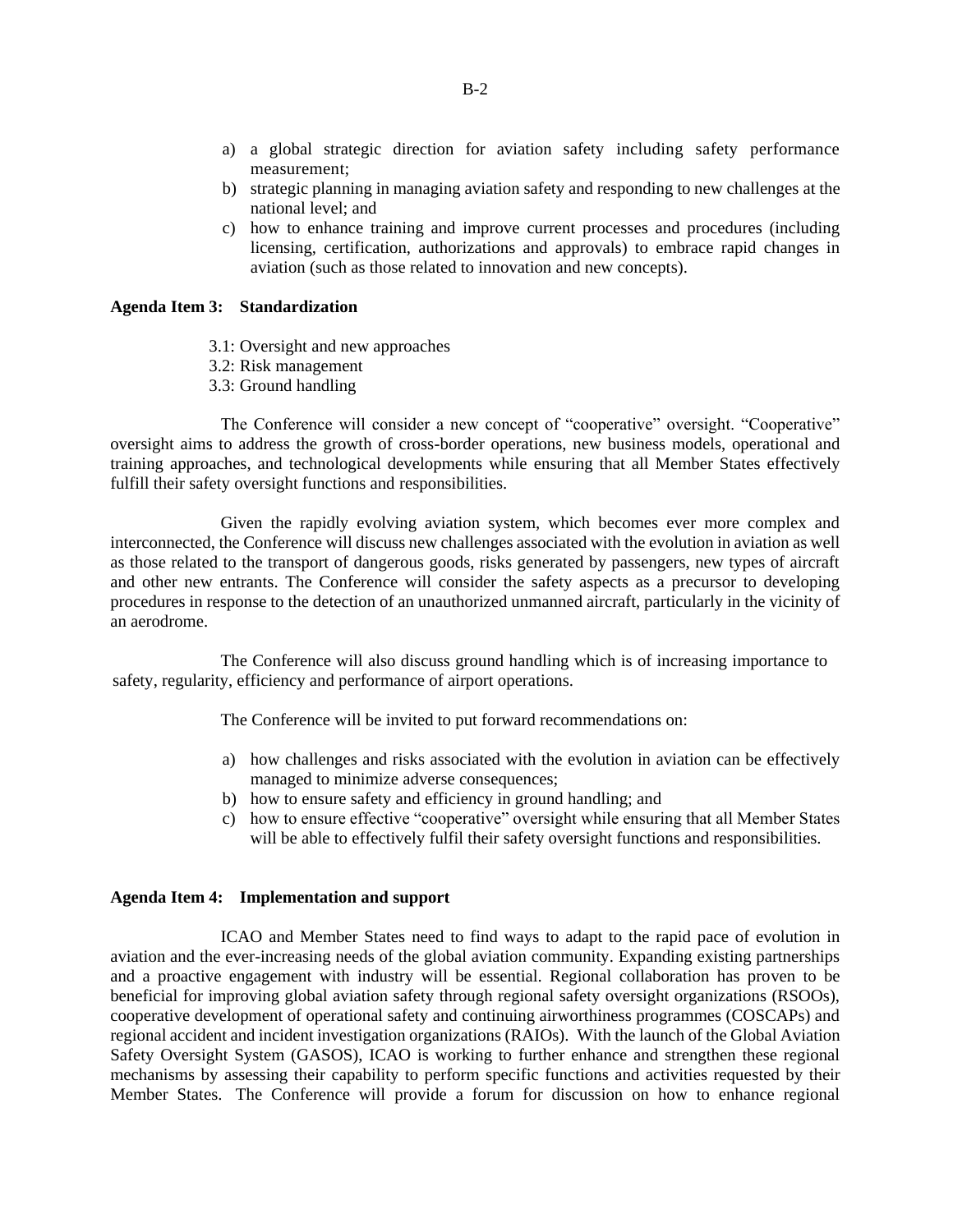B-3

implementation support mechanisms to assist States in accomplishing certain safety oversight, accident and incident investigation and safety management functions and activities.

The Conference will be invited to put forward recommendations on:

- a) improving global aviation safety through RSOOs, COSCAPs and RAIOs; and
- b) regional implementation support partnership and mechanisms, including regional aviation safety groups (RASGs) and planning and implementation regional groups (PIRGs).

## **Agenda Item 5: Other issues to be considered by the Safety stream**

This item is intended for subjects, other than those that have a specific agenda item, which require the consideration of the Conference and that have not already been specifically dealt with by recommendations of past divisional-type meetings or action taken by the ICAO Council.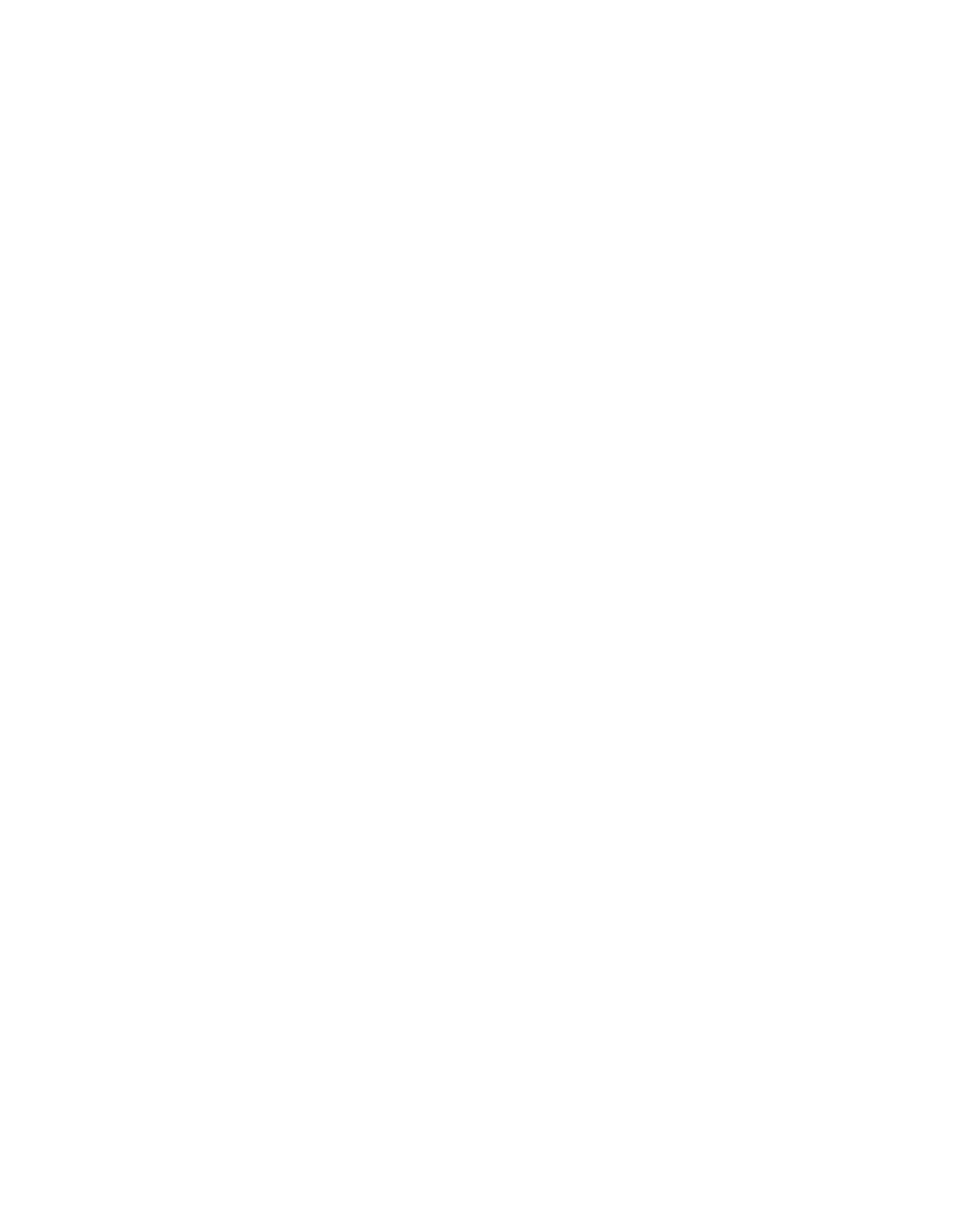### **ATTACHMENT C** to State letter 21/40

## **PROVISIONAL AGENDA FOR THE FACILITATION STREAM**

#### **Background**

In the context of the COVID-19 crisis, a dedicated ad hoc taskforce, the Task Force on Health Issues Outbreaks in Aviation (TF-HIOA) of the Air Transport Committee (ATC), was established in May 2020. Its mandate is to review all health-related Annex 9 — *Facilitation* provisions and corresponding guidance material, which are designed to provide the effective measures for States to implement through aviation authorities with requirements for aircraft and airport operators. The Task Force's recommendations will be considered by the Facilitation Panel (FALP) in July 2021 and subsequently by the ATC.

The Facilitation-related recommendations of the Council Aviation Recovery Task Force (CART) Phase I, II and III reports and annexed guidance document highlighted notably the importance of national coordination between the different stakeholders involved in the crisis management, and the need for an increased use of advanced and digital technologies to exchange passenger health data and facilitate contactless processing of passengers at various stages of their journey.

Following the decision of the Council, the provisional agenda for the Facilitation stream is derived from content of the previously proposed High-level Facilitation Conference (HLFC 2021) agenda (C-WP/15107 refers), keeping the needs identified by FALP in the consultation process for the HLFC 2021 while focusing on the COVID-19 contingency plan. Removed agenda items will be addressed by alternate means and notably by the FALP/12 in July 2021.

## **Agenda Item 6: Facilitation operational measures related to the COVID-19 pandemic and beyond**

From the onset of the COVID-19 pandemic, the aviation sector has faced ever-growing challenges that imperilled businesses large and small, and the livelihoods of hundreds of millions of people worldwide. Globally- and regionally-harmonized, mutually-accepted facilitation operational measures are essential, and should be compatible with safety requirements and proportionate to the evolving public health situation.

## 6.1 *Review of the appropriateness of the facilitation-related guidance addressing the impact on air travel of pandemic situations*

The Conference will consider the issues faced by States in protecting the health of the travelling public and aviation personnel, mitigating the risk of transmission of communicable diseases by air transport. The challenges faced by States in implementing the Facilitation-related CART recommendations and guidance will be analysed with the objective to determine if more adapted recommendations should be provided to States allowing them to minimize the impact on aviation operations and facilitate passengers' movements, while maintaining safety and security.

## 6.2 *New and revised health-related Annex 9 Standards and Recommended Practices (SARPs)*

The Conference will consider the challenges faced by States in implementing the Annex 9- *Facilitation* health-related SARPs, and discuss the recommended new and/or revised health-related Annex 9 SARPs developed to mitigate the risk of transmission of communicable diseases by air transport, minimize the impact on aviation operations and facilitate passengers' movements. The Conference will be invited to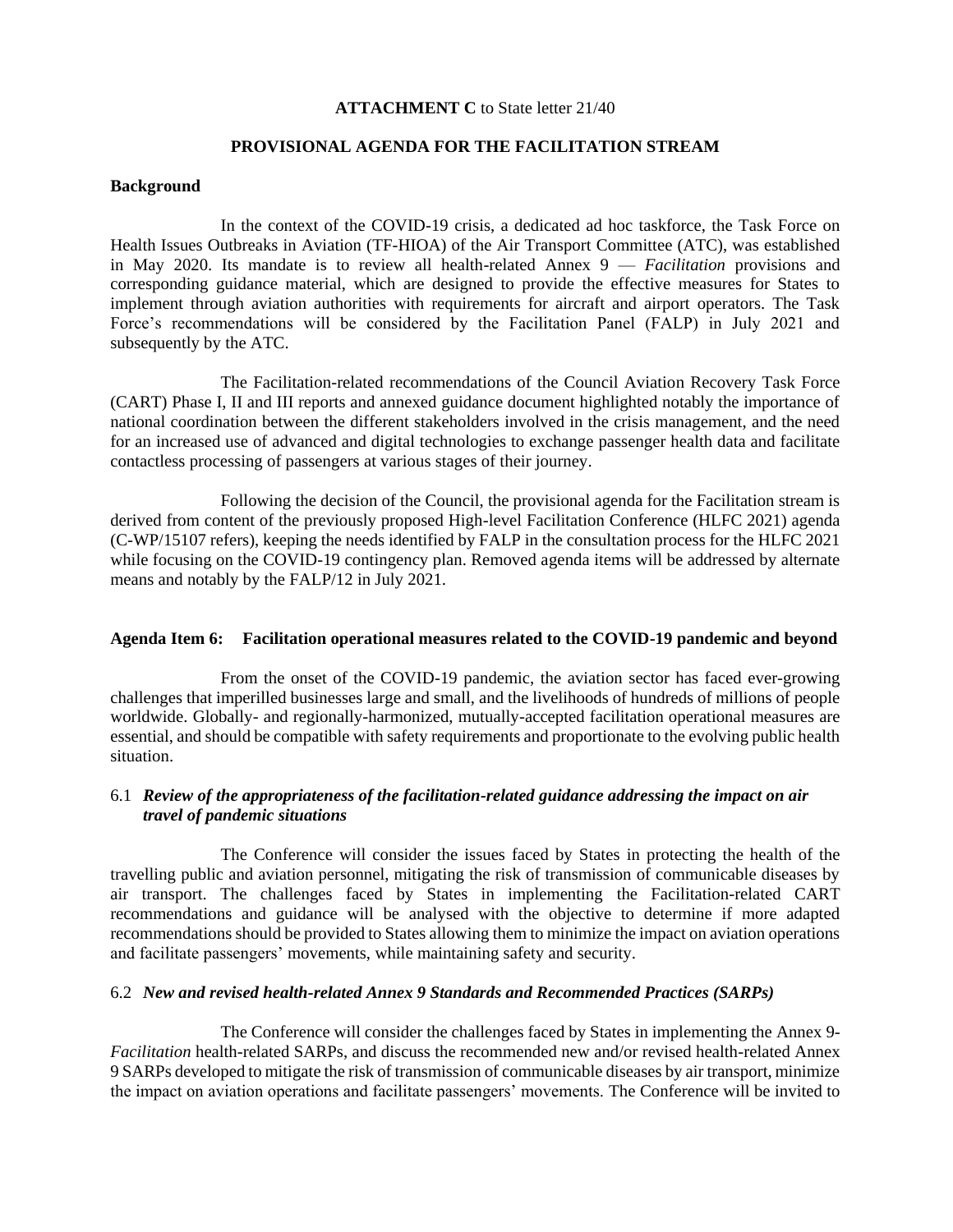put forward recommendations on planning and implementing Facilitation-related operational mitigating measures dealing both with the immediate challenges imposed by COVID-19 and future unplanned widescale disruptions, including the set-up of a multi-layered border risk strategy for the management of public health clearance at the borders.

## **Agenda Item 7: Enhancing National Coordination and International Cooperation**

The collaboration between public health and aviation authorities necessary to facilitate effective air transport operations has shown its limitations during the COVID-19 pandemic. Progress in facilitation hinges on the coordination of diverse interests and the cooperation on the part of the various departments concerned. Implementation of the National Air Transport Facilitation Programme (NATFP), establishment and active operation of National Air Transport Facilitation Committees (NATFC) or its equivalent, is a proven means of effecting needed improvements in clearance control formalities and coordinated approach between all involved stakeholders in responding to a pandemic. Non-compliance with relevant public health-related Annex 9 Standards poses risks to an effectively coordinated civil aviation response to a pandemic. Coordination amongst government, regional Collaborative Arrangement for the Prevention and Management of Public Health Events in Civil Aviation (CAPSCA) coordinators, State CAPSCA focal points, and industry stakeholders is required for prompt and effective actions.

# 7.1 *National aviation plan in preparation for an outbreak of a communicable disease posing a public health risk or public health emergency of international concern*

The Conference will be invited to consider the good practices to follow for the preparation and implementation of all the measures of a national emergency aviation plan in preparation for an outbreak of a communicable disease.

# 7.2 *National Air Transportation Facilitation Programmes and National Air Transport Facilitation Committees (NATFCs)*

The purpose of the NATFP is to provide a framework to guide the improvement and optimization of aircraft, crew, passenger and cargo flows through airports and to improve customer service, while maintaining appropriate security requirements. The committee provides a forum for consultation and information-sharing about facilitation matters amongst government stakeholders, government representatives of other air transport-related communities and the private sector. The Conference will be invited to make recommendations on a systematic development of an NATFP and the related implementation of NATFCs.

## 7.3 *Cross-sectorial Collaboration*

The Conference will discuss the importance of a cross-sectorial collaboration, the lessons learnt from the COVID-19 pandemic and propose recommendations to ensure a close cooperation between relevant national and regional organizations responsible for or implementation of public health measures, including regional CAPSCA coordinators and States' focal points of the ICAO CAPSCA Programme, and the NATFCs with the objective to mitigate the effects of a similar public health-related occurrence in the future. The Conference will also discuss the effectiveness of the implementation of Public Health Corridors (PHCs).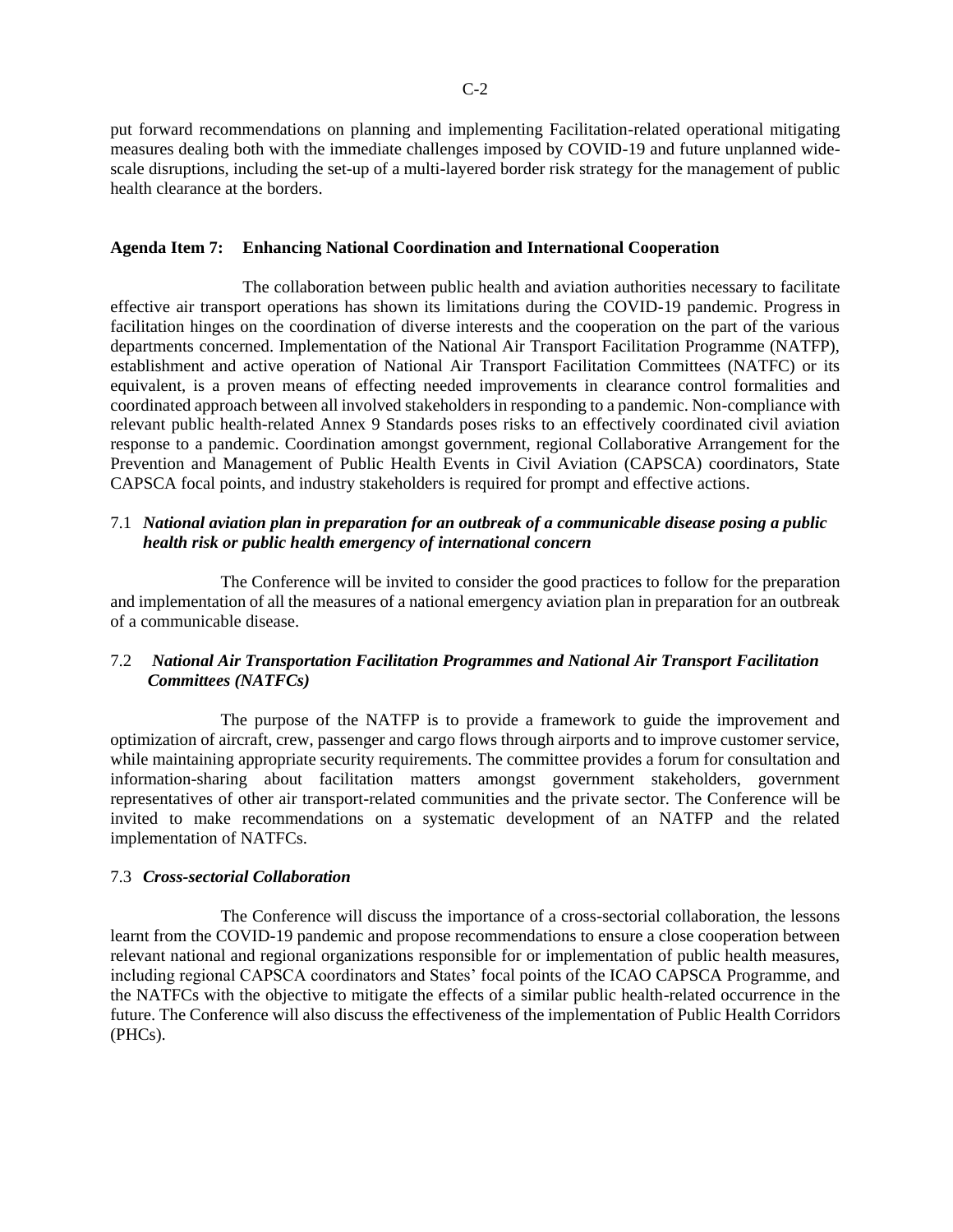## **Agenda Item 8: Enhancing digital data sharing to facilitate seamless and contactless processes during and beyond the COVID-19 Pandemic**

Digital solutions can allow for quick and efficient re-organization of in-airport and crossborder processes more seamless, queue-free movements and facilitation of contactless travel. The aviation community has required implementation of solutions of this nature to restart in a safe manner during the COVID-19 pandemic, yet in many cases existing capabilities and infrastructure did not allow this. There is a recognized need for the enhancement of data sharing possibilities and capabilities, across government and the private sector, in order to facilitate more seamless, contactless travel processes.

## 8.1 *Collection and sharing of passenger contact and health data through electronic travel systems*

The collection and exchange of passenger contact and health information to facilitate seamless processes will be considered. Topics for discussion will include the possible use of ICAO Visible Digital Seals (VDS) for secure and globally-interoperable health-proofs, and the role of and the use of the ICAO Public Key Directory (PKD) to check the health certificates. The conference will be invited to identify and agree to measures to enhance effective rollout of appropriate digital solutions in the short-term as well as to build capacities, respectful of the *No Country Left Behind* initiative, for more agility in digital solution rollout as a measure to increase sustainability longer term.

## 8.2 *Sharing passengers' identity information across borders to facilitate contactless travel*

The Conference will be invited to consider the use of ICAO's existing solutions in the travel document domain, in particular eMRTDs, ICAO Digital Travel Credential (DTC) and the PKD, to stimulate short-term recovery from the COVID-19 pandemic, and ICAO outreach and capacity building to roll out effective solutions, involving States and all the stakeholders in an agile and flexible manner.

# **Agenda Item 9: Future approaches to the management of sustainable health-related Facilitation measures for the passenger experience and advancing the implementation monitoring**

## 9.1 *Accessibility for all passengers globally, including the most vulnerable, such as those with disabilities*

The number of elderly and persons with disability travelling by air continues to increase, as they take advantage of increased opportunities for domestic and international air travel. However, there are still many barriers that limit the ability of elderly and disabled persons to take full advantage of international air transportation services. These barriers, in addition to having an adverse humanitarian effect on many potential air travellers, have proven to be more challenging with the COVID-19 pandemic. The Conference will discuss measures to mitigate the many barriers that limit the ability of elderly and persons with disabilities in times of abnormal processes, such as during health-related pandemics, to take full advantage of international air transportation services. The Conference will also consider the necessary steps to be taken to ensure that airport facilities and services are adapted to the needs of persons with disabilities and have adequate access to air services while maintaining the public health measures.

## 9.2 *Monitoring the implementation of health-related Annex 9 SARPs*

It is noteworthy that currently only the security-related Standards are audited under Universal Security Audit Programme Continuous Monitoring Approach (USAP-CMA). Communicable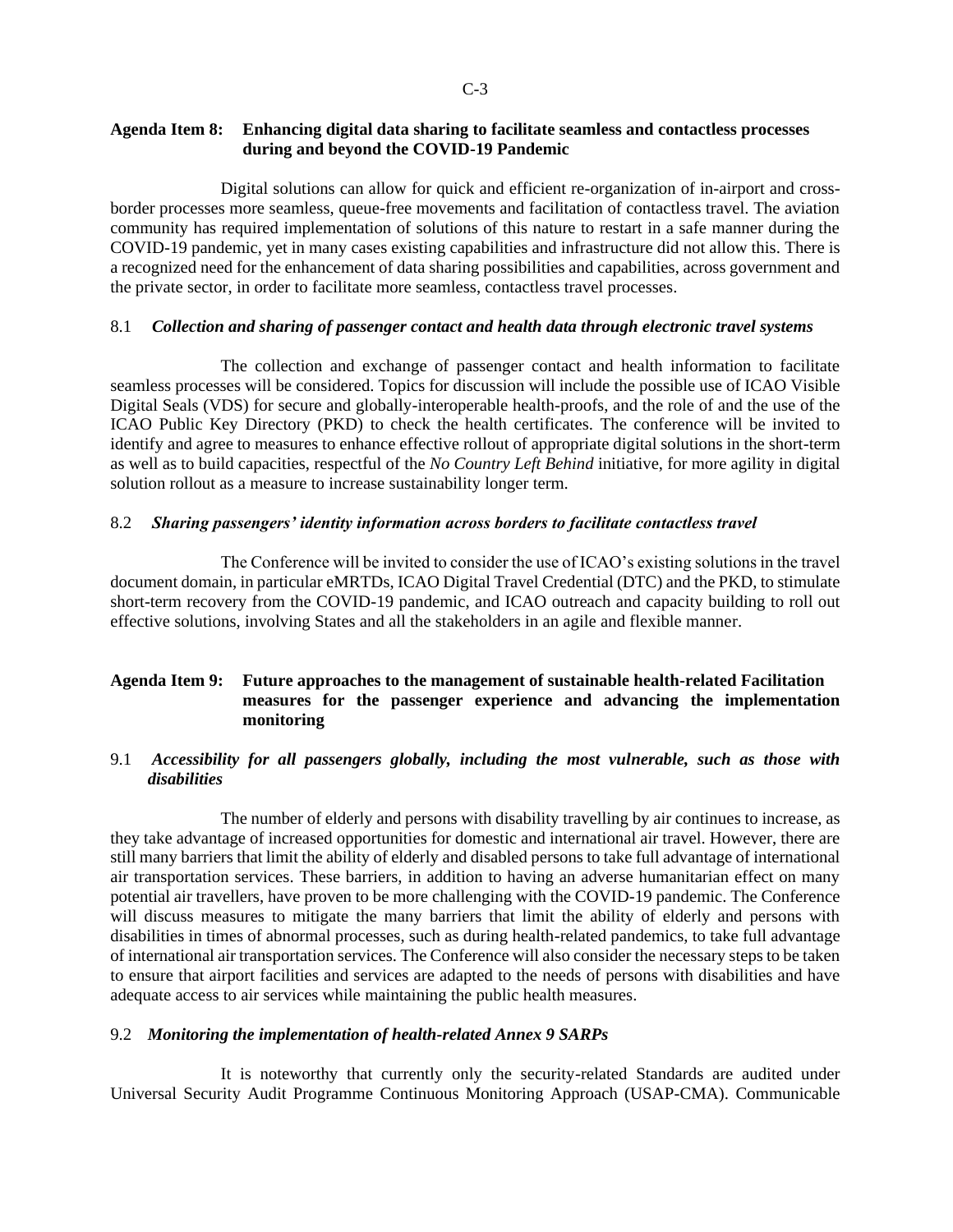disease processes and systems to provide assistance to aircraft accident victims and their families are audited under the Universal Safety Oversight Audit Programme Continuous Monitoring Approach (USOAP-CMA). The Conference will consider how to monitor effectively the implementation of the new and/or revised health-related provisions that will be recommended for implementation by Member States.

## 9.3 *Fostering resilience of air transport facilitation systems and processes*

In order to ensure the sustainability of ICAO's facilitation initiatives in the context of the demonstrated economic importance of such activities in times of volatility, and the increasing scope of facilitation, the Conference will consider the continuing need for financial and in-kind contributions to supplement ICAO Regular Programme Budget funds. Meeting these needs will be vital to raise awareness of the importance of Facilitation in crisis times and to ensure that maximum efforts are made to assist States in overcoming Annex 9 implementation challenges during health outbreaks.

## **Agenda Item 10: Other issues to be considered by the Facilitation stream**

This item is intended for subjects, other than those that have a specific agenda item, which require the consideration of the Conference and that have not already been specifically dealt with by recommendations of past FALP meetings or actions taken by the ICAO Council and Assembly.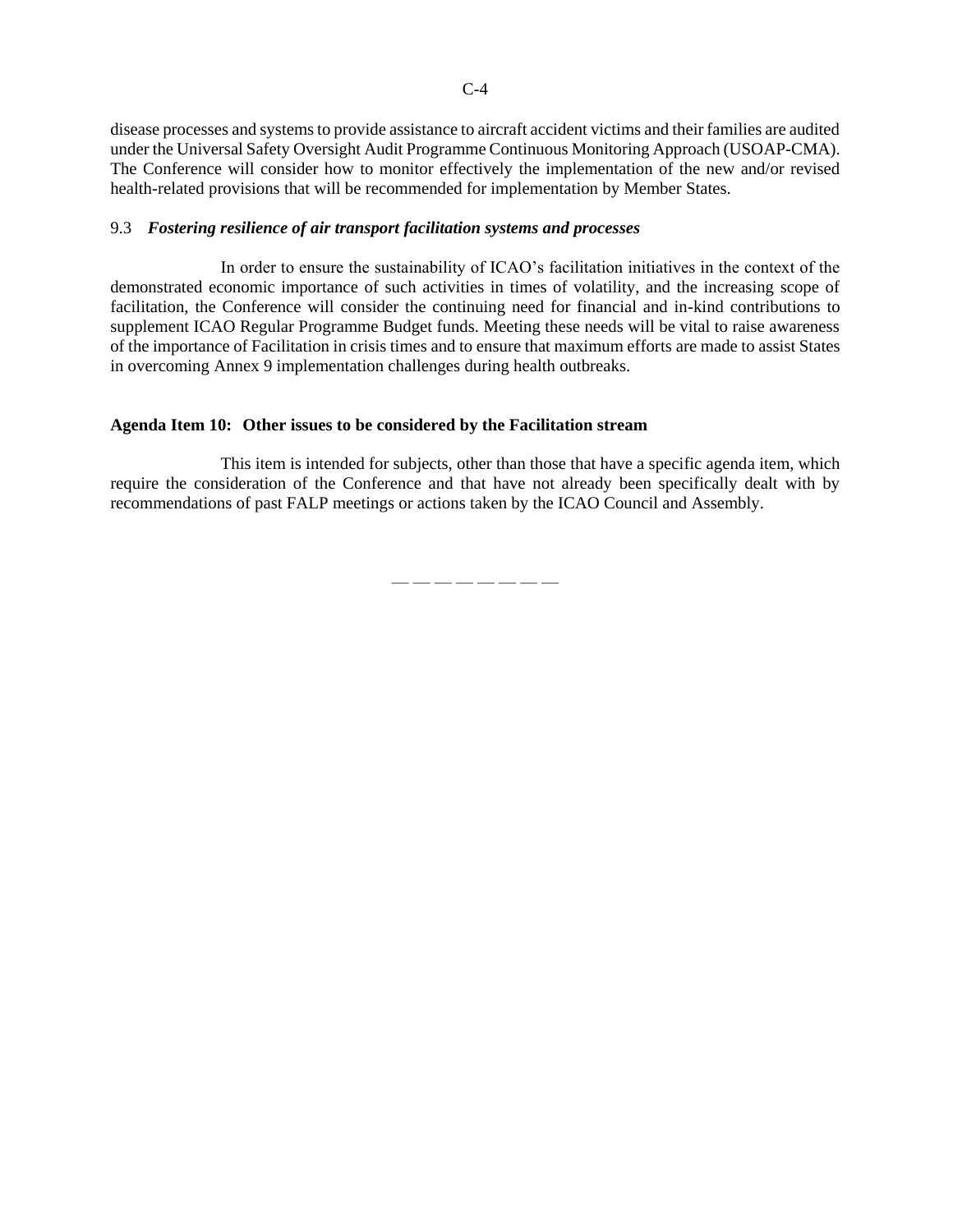# **ATTACHMENT D** to State letter 21/40

# **TENTATIVE MEETING SCHEDULE** (for an illustrative purpose)

| <b>Hybrid Setting</b>                  |             |                                                                 |                                                    |                                      |  |  |  |
|----------------------------------------|-------------|-----------------------------------------------------------------|----------------------------------------------------|--------------------------------------|--|--|--|
| <b>DATE AND TIME</b><br>(Meeting slot) |             | PLENARY/MINISTERIAL<br><b>SESSION</b>                           | <b>SAFETY</b><br><b>STREAM</b>                     | <b>FACILITATION</b><br><b>STREAM</b> |  |  |  |
| <b>TUE</b><br>12.10.21                 | First slot  | <b>Opening Plenary (at 0800)</b><br>Ministerial I (after break) |                                                    |                                      |  |  |  |
|                                        | Second slot | (Continuing)                                                    |                                                    |                                      |  |  |  |
| <b>WED</b><br>13.10.21                 | First slot  | Ministerial II                                                  |                                                    |                                      |  |  |  |
|                                        | Second slot |                                                                 | AI1                                                |                                      |  |  |  |
| <b>THU</b><br>14.10.21                 | First slot  |                                                                 |                                                    | AI6                                  |  |  |  |
|                                        | Second slot |                                                                 | AI2                                                |                                      |  |  |  |
| FRI<br>15.10.21                        | First slot  |                                                                 | AI3                                                |                                      |  |  |  |
|                                        | Second slot |                                                                 |                                                    | AI7                                  |  |  |  |
| <b>MON</b><br>18.10.21                 | First slot  |                                                                 | AI4                                                |                                      |  |  |  |
|                                        | Second slot |                                                                 |                                                    | A18                                  |  |  |  |
| <b>TUE</b><br>19.10.21                 | First slot  |                                                                 | AI5, R1, R2                                        |                                      |  |  |  |
|                                        | Second slot |                                                                 |                                                    | AI9                                  |  |  |  |
| WED<br>20.10.21                        | First slot  |                                                                 |                                                    | AI10, R6, R7                         |  |  |  |
|                                        | Second slot |                                                                 | R3, R4, R5                                         |                                      |  |  |  |
| THU<br>21.10.21                        | First slot  |                                                                 |                                                    | R8, R9, R10                          |  |  |  |
|                                        | Second slot |                                                                 | * remaining items (combined slot for both streams) |                                      |  |  |  |
| <b>FRI</b><br>22.10.21                 | First slot  | Closing Plenary (at 0800)<br>Ministerial III (after break)      |                                                    |                                      |  |  |  |
|                                        | Second slot | (Continuing, not using full slot)<br>Closing                    |                                                    |                                      |  |  |  |

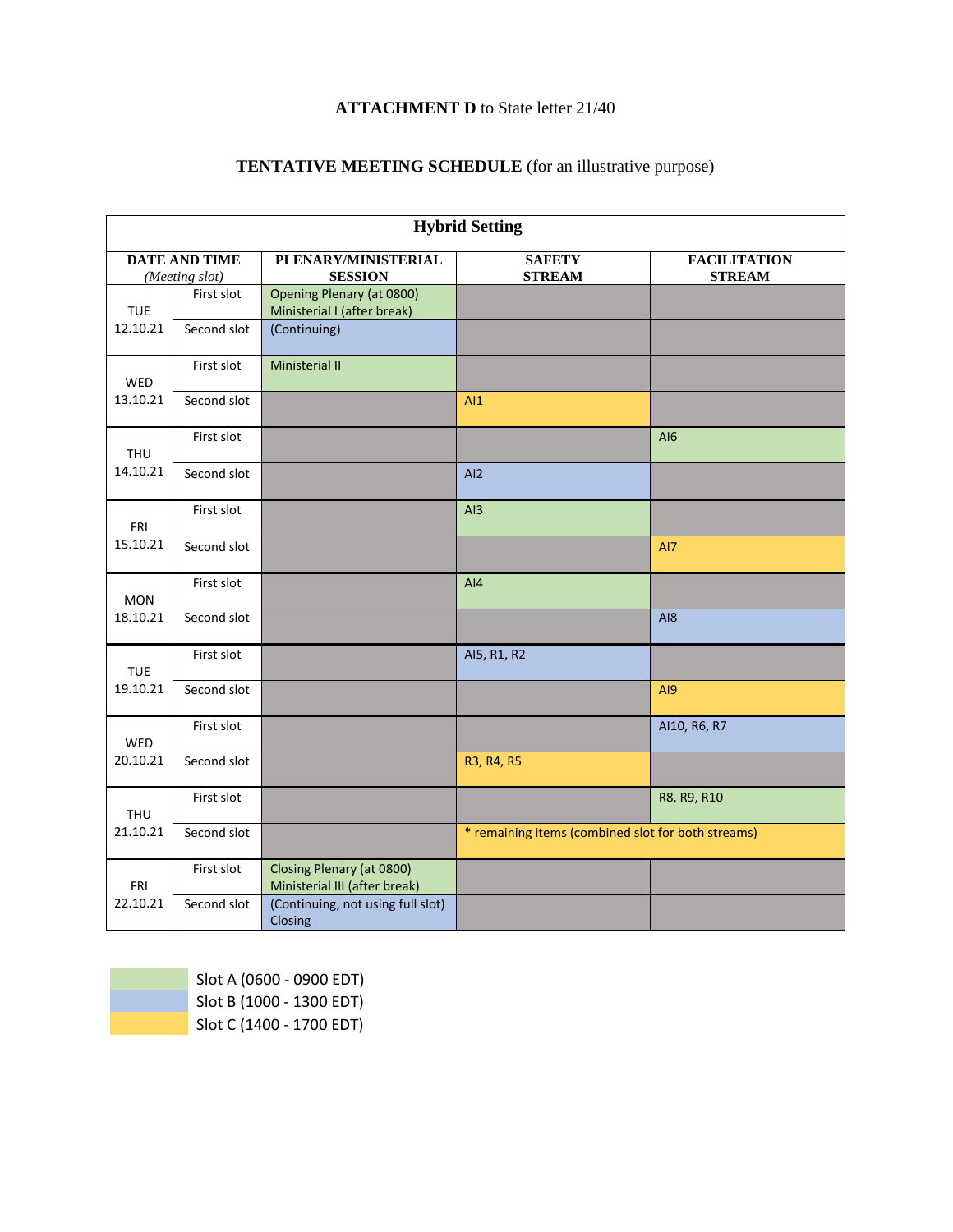| <b>Full Virtual Setting</b>            |             |                                                         |                                                    |                                      |  |  |  |
|----------------------------------------|-------------|---------------------------------------------------------|----------------------------------------------------|--------------------------------------|--|--|--|
| <b>DATE AND TIME</b><br>(Meeting slot) |             | PLENARY/MINISTERIAL<br><b>SESSION</b>                   | <b>SAFETY</b><br><b>STREAM</b>                     | <b>FACILITATION</b><br><b>STREAM</b> |  |  |  |
| <b>TUE</b><br>12.10.21                 | First slot  | <b>Opening Plenary</b><br>Ministerial I (after break)   |                                                    |                                      |  |  |  |
|                                        | Second slot | (Continuing, not using full slot)                       |                                                    |                                      |  |  |  |
| WED<br>13.10.21                        | First slot  | <b>Ministerial II</b>                                   |                                                    |                                      |  |  |  |
|                                        | Second slot |                                                         | AI                                                 |                                      |  |  |  |
| THU<br>14.10.21                        | First slot  |                                                         |                                                    | AI6                                  |  |  |  |
|                                        | Second slot |                                                         | AI2                                                |                                      |  |  |  |
| FRI<br>15.10.21                        | First slot  |                                                         | AI3                                                |                                      |  |  |  |
|                                        | Second slot |                                                         |                                                    | AI7                                  |  |  |  |
| <b>MON</b><br>18.10.21                 | First slot  |                                                         | AI4                                                |                                      |  |  |  |
|                                        | Second slot |                                                         |                                                    | A18                                  |  |  |  |
| <b>TUE</b><br>19.10.21                 | First slot  |                                                         | AI5, R1, R2                                        |                                      |  |  |  |
|                                        | Second slot |                                                         |                                                    | AI9                                  |  |  |  |
| WED<br>20.10.21                        | First slot  |                                                         |                                                    | AI10, R6, R7                         |  |  |  |
|                                        | Second slot |                                                         | R3, R4, R5                                         |                                      |  |  |  |
| <b>THU</b><br>21.10.21                 | First slot  |                                                         |                                                    | R8, R9, R10                          |  |  |  |
|                                        | Second slot |                                                         | * remaining items (combined slot for both streams) |                                      |  |  |  |
| <b>FRI</b><br>22.10.21                 | First slot  | <b>Closing Plenary</b><br>Ministerial III (after break) |                                                    |                                      |  |  |  |
|                                        | Second slot | (Continuing, not using full slot)<br>Closing            |                                                    |                                      |  |  |  |

— — — — — — — —

Slot 1 (0200 - 0500 EDT) Slot 2 (0500 - 0800 EDT) Slot 3 (0800 - 1100 EDT) Slot 4 (1100 - 1400 EDT) Slot 5 (1400 - 1700 EDT) D-2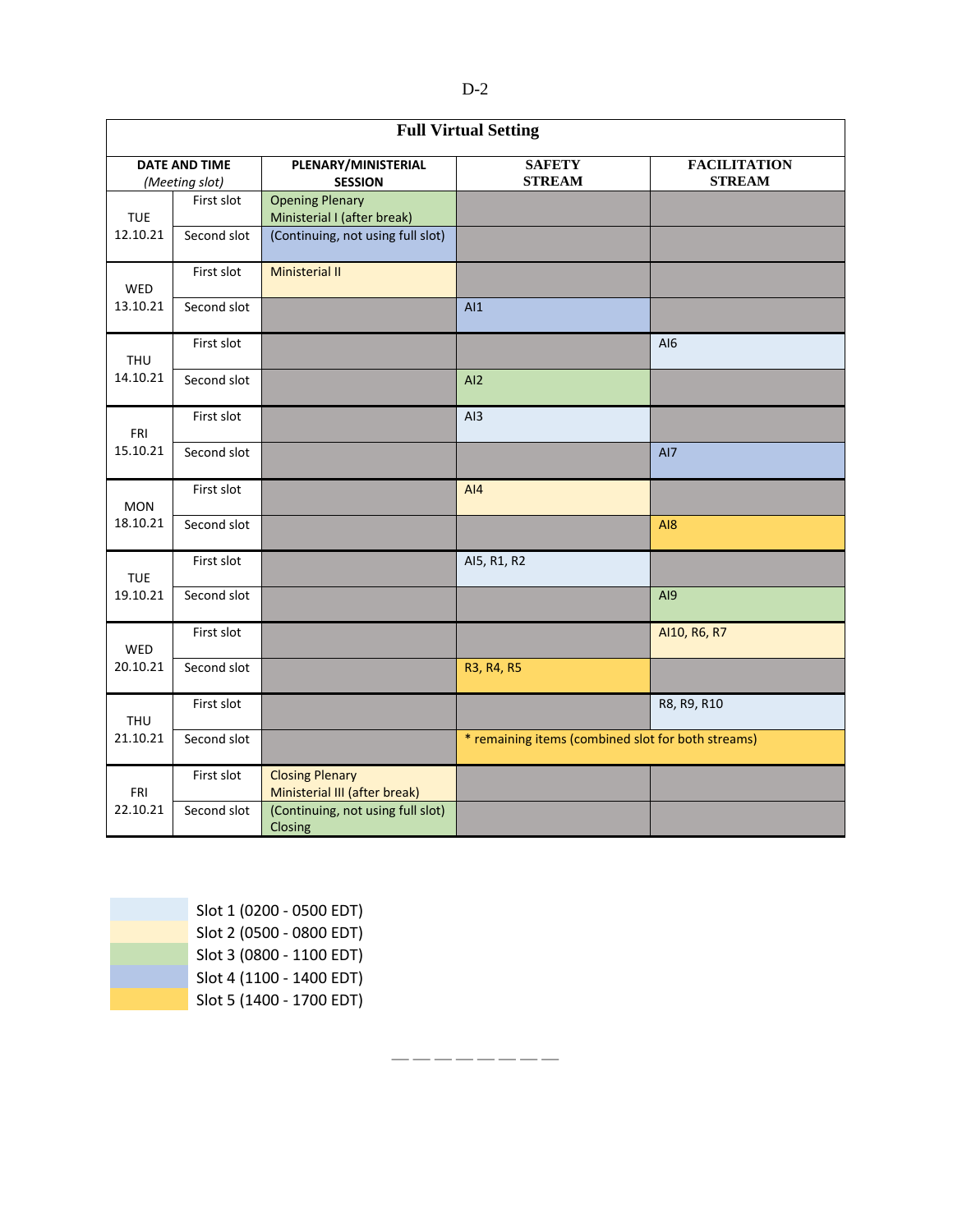# **ATTACHMENT E** to State letter 21/40

# **ADMINISTRATIVE ARRANGEMENTS**

# **Conduct of the Conference**

1. The Safety Stream and its directly-related part of the Plenary will be conducted in accordance with the *Directives to Divisional-type Air Navigation Meetings and Rules of Procedure for their Conduct* (Doc 8143). The Facilitation Stream and its directly-related part of the Plenary will follow the *Standing Rules of Procedure for Meetings in the Air Transport Field* (Doc 8683). The format of the Ministerial Plenary sessions is described in page A-6.

2. The organization of the Conference does not contemplate oral statements by participants. Written or pre-recorded video statements by Minister and Deputy Minister levels are permissible, provided that they are made available in advance for distribution at the Conference. Interventions from the floor are encouraged, but will need to be brief, to allow for broad participation and the determination of a consensus. The meeting shall endeavour to reach unanimous agreement on the substance of all items on its agenda. Interpretation and translation will be provided in six ICAO languages.

# **Credentials**

3. Credentials are required for the meeting. Such credentials should be signed, on behalf of the State or international organization concerned, by a person duly authorized to do so, giving the name and position of each member of the delegation and indicating the capacity in which he or she is to serve at the meeting (Member States: chief delegate, delegate, alternate, adviser; non-Member States and international organizations: chief observer, observer). The credentials may be sent to [hlcc@icao.int.](mailto:hlcc@icao.int)

**Visas and entry requirements** (only for on-site participants in a hybrid setting)

4. By means of the Immigration and Refugee Protection Regulations made under the Immigration and Refugee Protection Act, and in accordance with provision 3.20 of Annex 9 — *Facilitation* of the Chicago Convention, Canada has already dispensed with the requirement of entrance visas for temporary visitors of a considerable number of States. It should however be noted that, as of 15 March 2016, many visa-exempt visitors travelling to Canada by air will require an Electronic Travel Authorization (eTA). Those delegates for whom visas continue to be required for entry into Canada are invited to take steps to obtain these visas in good time (at least twelve weeks prior to departure) from the nearest Canadian authorities. Please note that it is not possible to obtain entry visas upon arrival in Canada.

5. The public health entry requirements into Canada, like many States, are updated regularly. For the latest information please visit the following Canadian government website: [Flying to Canada](https://travel.gc.ca/travel-covid/travel-restrictions/flying-canada-checklist)  requirements checklist – [Travel restrictions in Canada –](https://travel.gc.ca/travel-covid/travel-restrictions/flying-canada-checklist) Travel.gc.ca.

# **Registration and other arrangements**

6. Online registration for this event and other logistic arrangements are available on the HLCC 2021 website at [https://www.icao.int/Meetings/HLCC2021.](https://www.icao.int/Meetings/HLCC2021)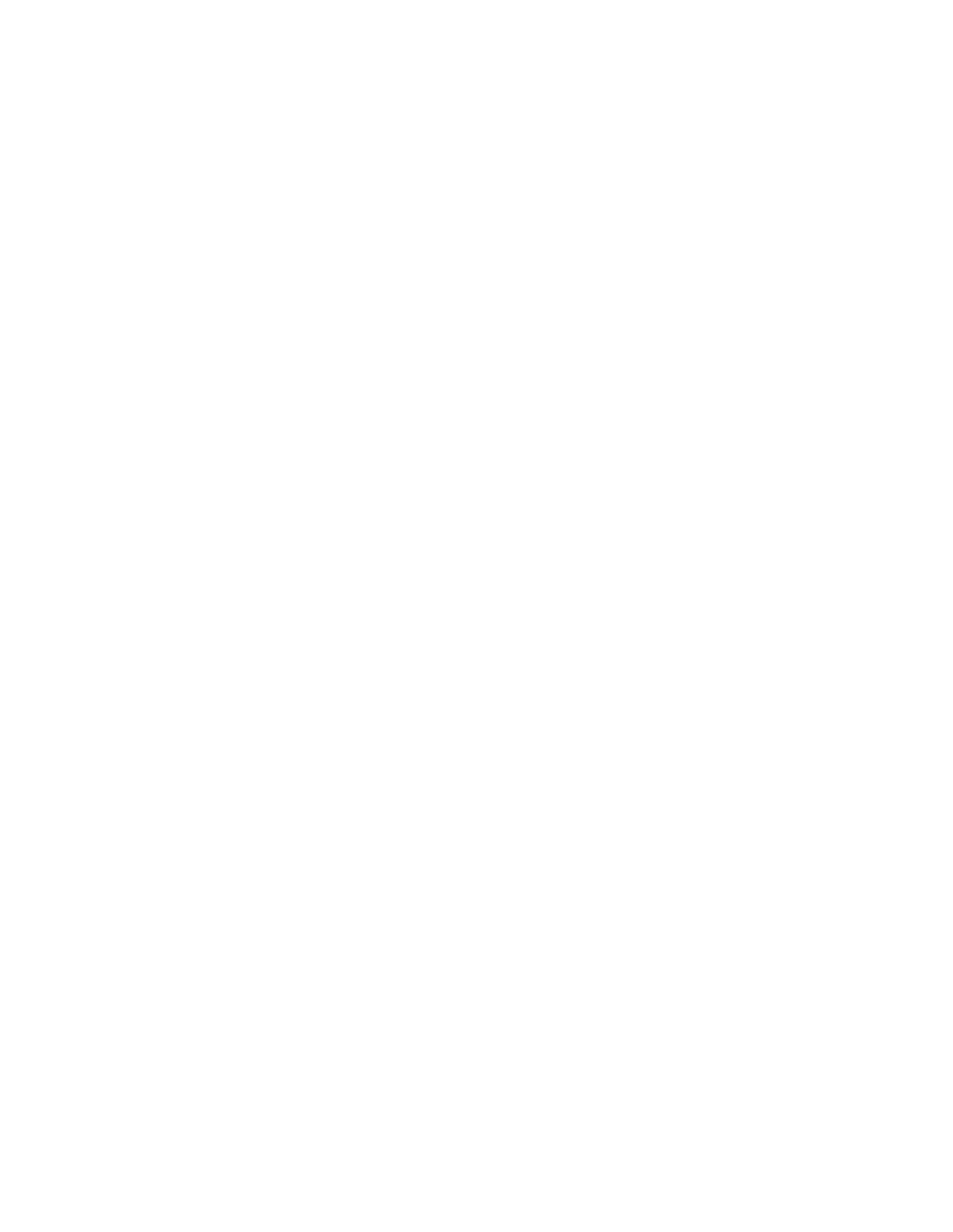# **ATTACHMENT F** to State letter 21/40

# **DOCUMENTATION ARRANGEMENTS**

# **General**

1. The Secretariat will prepare a basic working paper on each agenda item under the Safety and Facilitation Streams; these working papers are expected to form a sound basis for discussions, conclusions and recommendations. The Secretariat working papers will be circulated as early as practicable before the meeting. The first papers will be published on the HLCC2021 website from late June 2021 for the Safety Stream and from late July 2021 for the Facilitation Stream.

2. States and international organizations should prepare their papers presented as either "working papers" or "information papers". The former is a paper submitted for consideration and containing specific proposal(s) for action. The latter provides useful information but no proposal(s) for action. It should be noted that due to time constraints, information papers are not tabled for discussion but, nonetheless, will be uploaded to the HLCC2021 website and reflected in the report for information purposes.

3. There will be no working papers for the Ministerial Plenary. The draft Declaration with explanatory notes will be the basis for deliberations by high-level participants. To support the discussion, reference material will be prepared by the Secretariat.

# **Submission of working/information papers for Safety and Facilitation Streams**

4. To ensure the quality and consistency of presentation, guidelines have been prepared to assist Member States and international organizations in the preparation of working/information papers for the Safety and Facilitation Streams. Guidelines and templates are available at the HLCC 2021 website [\(https://www.icao.int/meetings/HLCC2021\)](https://www.icao.int/meetings/HLCC2021) under "Documentation".

5. Working/information papers should be forwarded electronically, in the Microsoft Word format templates, to ICAO by e-mail at [HLCC-papers@icao.int.](mailto:HLCC-papers@icao.int) States and international organizations are strongly requested to submit working/information papers well in advance the deadlines indicated in paragraphs 10.

6. Working papers should be action oriented and concise; adhere to a strict **four-page limit** for text; and indicate only one agenda item to which the paper relates to (please refer to Attachments B and C for the agenda items). Working papers that do not propose any new or substantive action will be reclassified as information papers and will not be translated. The States and international organizations concerned will be informed accordingly.

7. Only working papers submitted by States within the mandatory deadlines indicated in paragraph 10 will be translated by ICAO and published in all six official languages. Appendices to working papers will not be translated and will be published in the language(s) in which they are submitted.

8. Working papers submitted by international organizations shall be submitted in all six language versions by the deadlines indicated in paragraph 10. In case of a missing language, the working paper will be classified as an information paper and the international organization concerned will be informed accordingly.

9. Information papers submitted by States and international organizations will not be translated and will be published in the language(s) in which they are submitted. If the submitted language is other than English, States and international organizations are encouraged to include an English version of the information paper.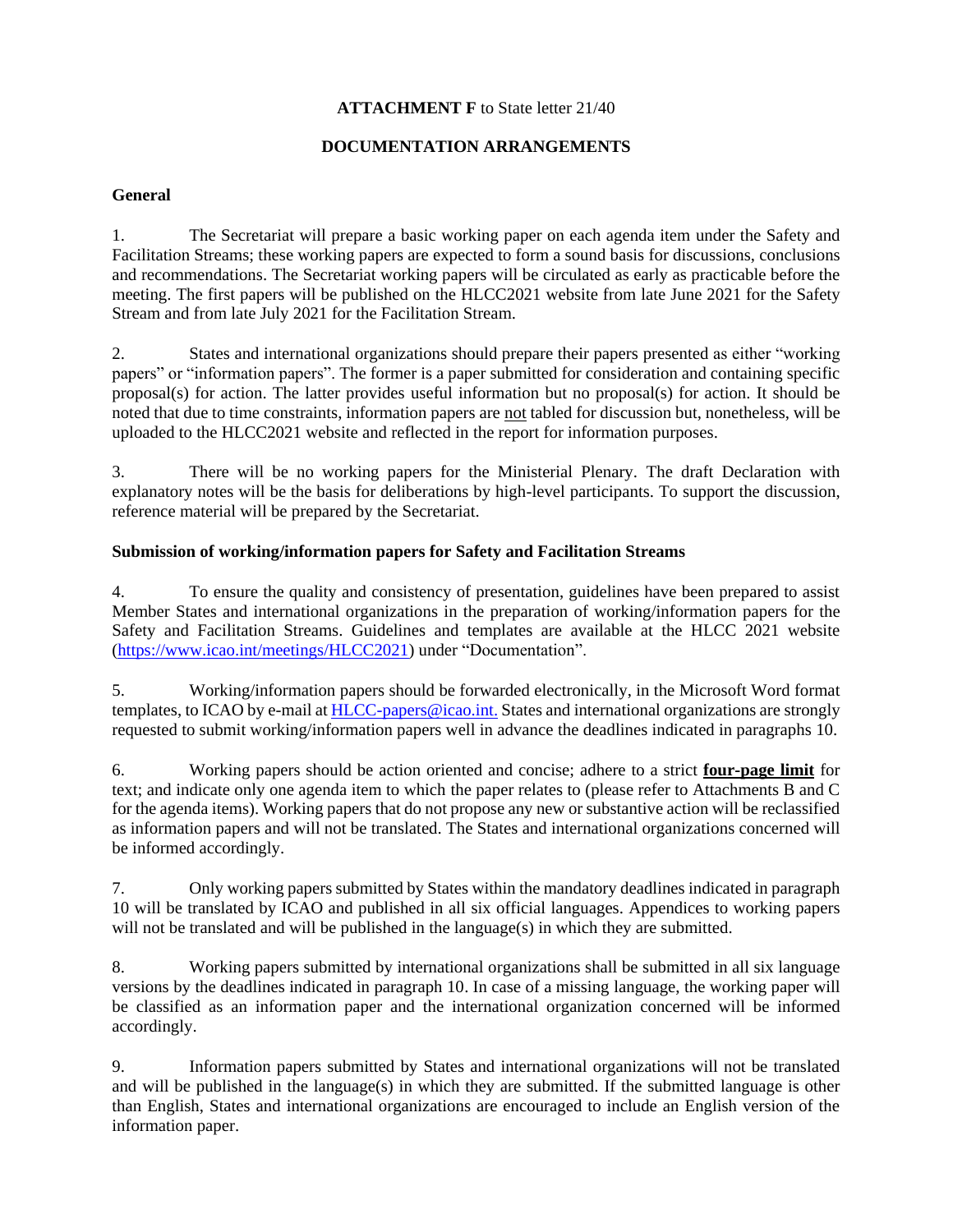10. The following deadlines for submission of working/information papers by States and international organizations will be strictly enforced:

- a) 30 August 2021 for the submission of working papers; and
- b) 30 September 2021 for the submission of information papers.

11. Working papers from States and international organizations received after the deadlines indicated in paragraph 10 will be considered as information papers and published in the language(s) in which they are submitted. Any papers received on/after 1 October 2021 will not be processed.

12. Working papers will be considered final on submission to the Secretariat and no revisions will be accepted. Therefore, States and international organizations are strongly encouraged to ensure that the text of the working paper is confirmed as final before it is submitted. Changes to information papers will not be accepted after the deadline indicated in paragraph 10.

13. The Secretariat will perform some light editing of the texts submitted to ensure that templates have been used correctly, scanning the texts to correct the most obvious format errors, making minor editorial changes in the texts to clarify ICAO-related titles and document references, and correcting spelling errors.

14. In order to provide as much time for technical discussions, a presentation time of two minutes per working paper will be strictly adhered to; please prepare your introductions appropriately so that you make the most significant points within that time period.

## **Availability of Conference documentation**

15. The documentation for the meeting will be placed on the HLCC website at <https://www.icao.int/meetings/HLCC2021/pages/working-papers.aspx> on an ongoing basis. As time available for the discussions of the working papers is very limited due to the expected number of working papers, all participants are requested to continually check the website for documentation updates and to familiarize themselves with the papers before coming to the Conference.

16. In order to minimize delays in the availability of documents to be presented to the Conference, papers may be published non-simultaneously, if necessary. Original submissions and the English versions will be published first, followed by the other language versions as soon as they are available.

## **Ministerial statements**

17. Given time constraints during the Ministerial Plenary and limited time allocated for statements, Member States are strongly encouraged to submit a written or pre-recorded video statement by their Ministers.

18. Written statements submitted by **30 August 2021** will be translated. Written statements should be a maximum of four pages.

19. Pre-recorded video statements are also accepted and will be made available online through ICAO TV. There will be no interpretation services for the pre-recorded video statements. Further information on, inter alia, the deadline for the submission, formats and file specification, will be posted on the HLCC website.